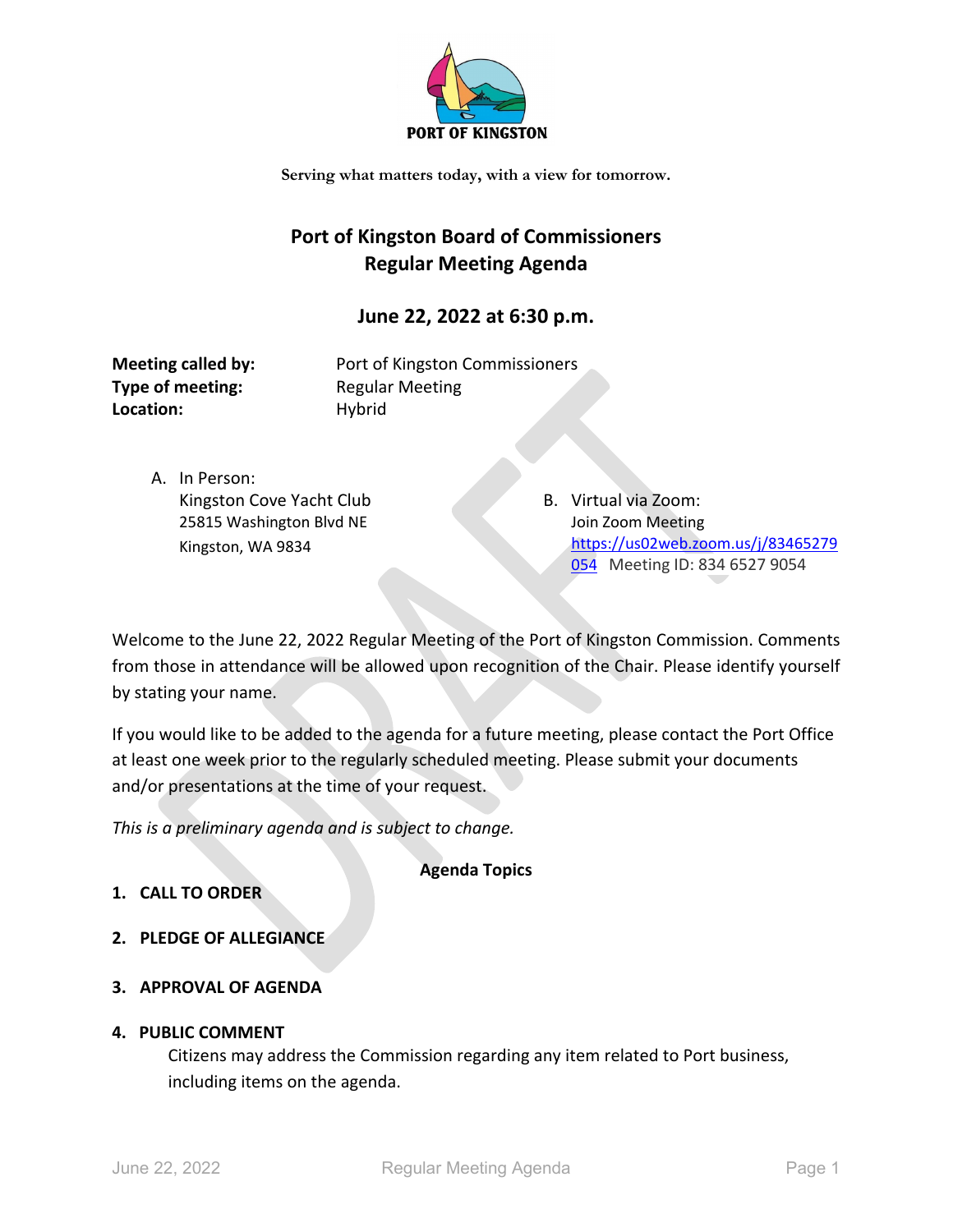

#### **5. CONSENT AGENDA**

These matters are routine and will be enacted by one motion of the Commission with no separate discussion. If discussion is desired, that item may be removed from the Consent Agenda by a Commissioner.

- A. Approve April 25, 2022 All Ports Meeting Minutes
- B. Approve May 24, 2022 Special Meeting Minutes
- C. Approve May 25, 2022 Regular Meeting Minutes

#### **6. ACTION ITEMS**

- A. Approve credit card accounts to be issued through Kitsap Bank for use by designated Port Employees.
- B. Approve Executive Director, Controller and Financial Analyst authority to create, modify, close, and/or transfer funds between accounts, and otherwise manage bank accounts in full.

#### **7. DISCUSSION ITEMS**

A. Columbia Bank Deposit Transfers.

#### **8. FINANCIAL REPORT**

#### **9. PUBLIC COMMENT**

Citizens may address the Commission regarding any item related to Port business, including items on the agenda**.**

#### **10. COMMISSIONER REPORTS**

#### **11. STAFF REPORTS**

#### **12. NEXT REGULAR MEETING:** Wednesday July 27, 2022 at 1:00 p.m. Hybrid

#### **13. ADJOURN**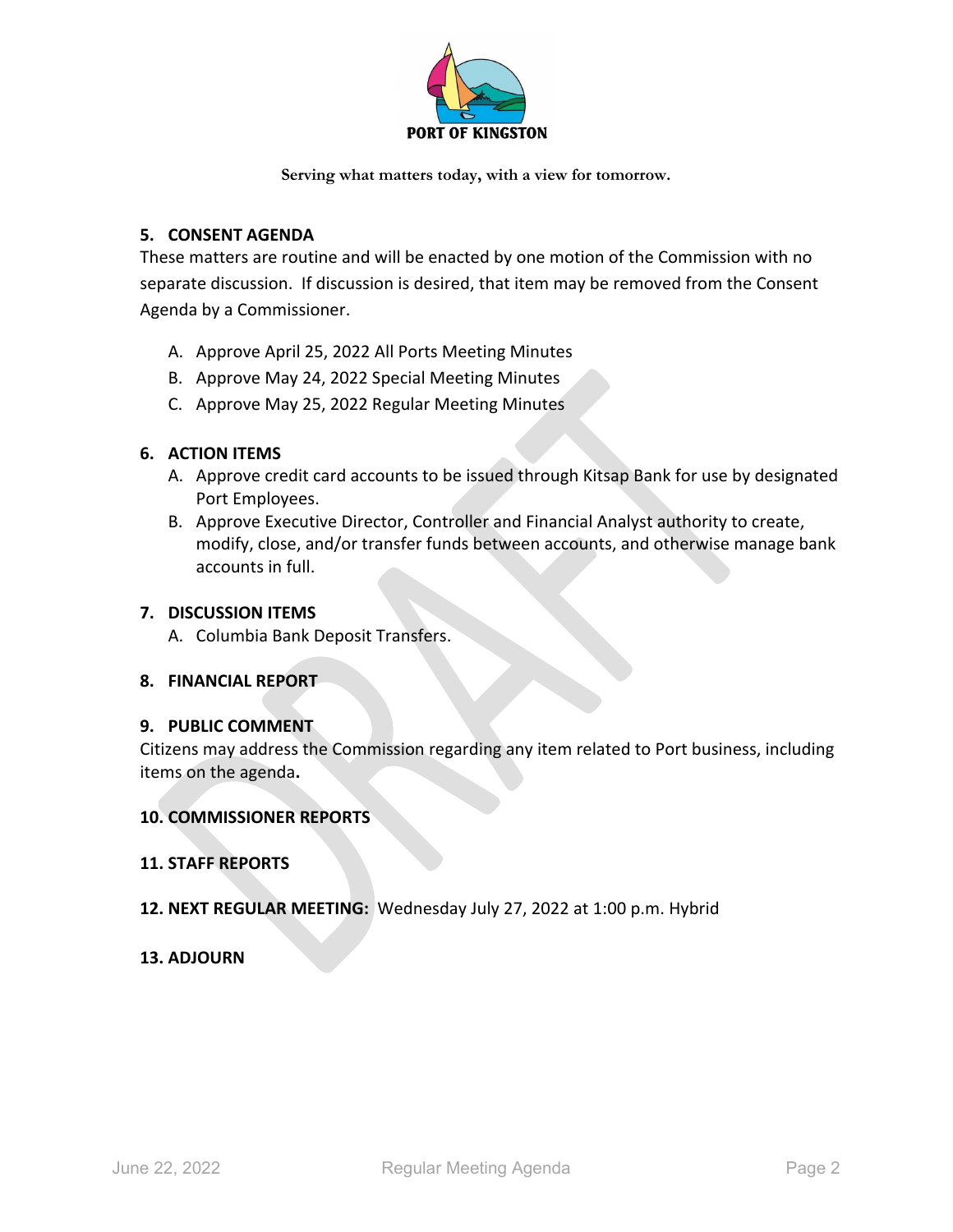

## **Port of Kingston Board of Commissioners Special Meeting Minutes**

#### **May 24, 2022 at 8:30 a.m.**

| Meeting called by: | Port of Kingston Commissioners                 |
|--------------------|------------------------------------------------|
| Type of meeting:   | Special Meeting                                |
| Location:          | Hybrid – Port of Kingston Admin Conf. Rm./Zoom |

**Commission in Attendance Staff in Attendance Public in Attendance** Steve Heacock Greg Englin Controller None Laura Gronnvoll Mary McClure

#### **1. CALL TO ORDER**

Commissioner Heacock called the meeting to order at 8:39 a.m.

#### **2. PLEDGE OF ALLEGIANCE**

#### **3. APPROVAL OF AGENDA**

Motion to approve agenda as written. Moved: Commissioner Gronnvoll Second: Commissioner McClure Vote: Pass 3-0

#### **4. RECESS TO EXECUTIVE SESSION**

Commissioner Heacock recessed the meeting into Executive Session at 8:43 a.m. per RCW 42.30.110 (c) To consider the minimum price at which real estate will be offered for sale or lease when public knowledge regarding such consideration would cause a likelihood of decreased price. However, final action selling or leasing public property shall be taken in a meeting open to the public. He stated that the Commission would be in Executive Session until 9:30 a.m. and is not expected to take further action following this session.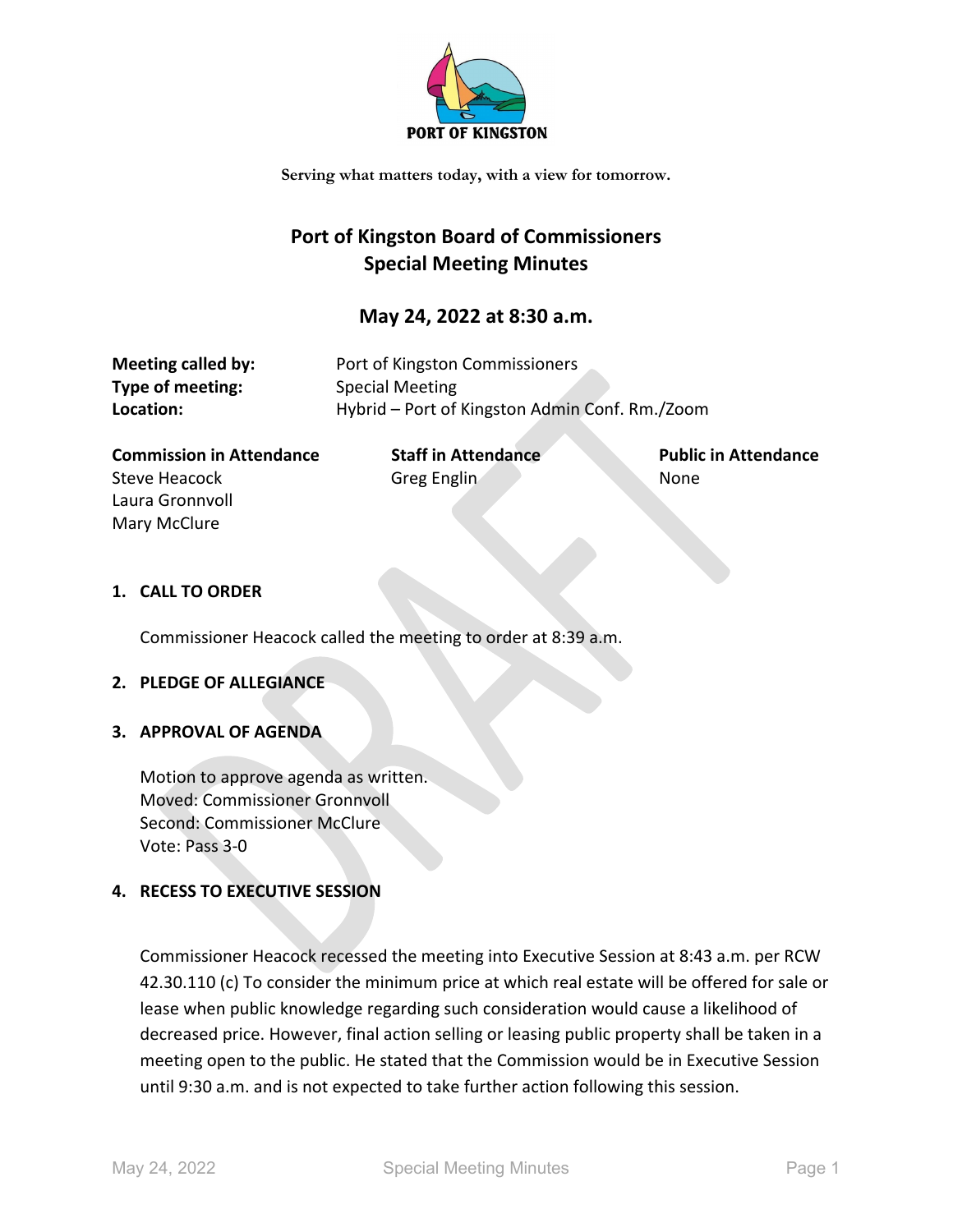

#### **5. RECONVENE TO SPECIAL MEETING**

Commissioner Heacock reconvened to the special meeting at 9:07 a.m.

#### **6. PUBLIC COMMENT**

No public present for comment.

**7. NEXT REGULAR MEETING:** Wednesday May 25, 2022 at 6:30 p.m. Hybrid

#### **8. ADJOURN**

Without objection the meeting adjourned at 9:10 a.m.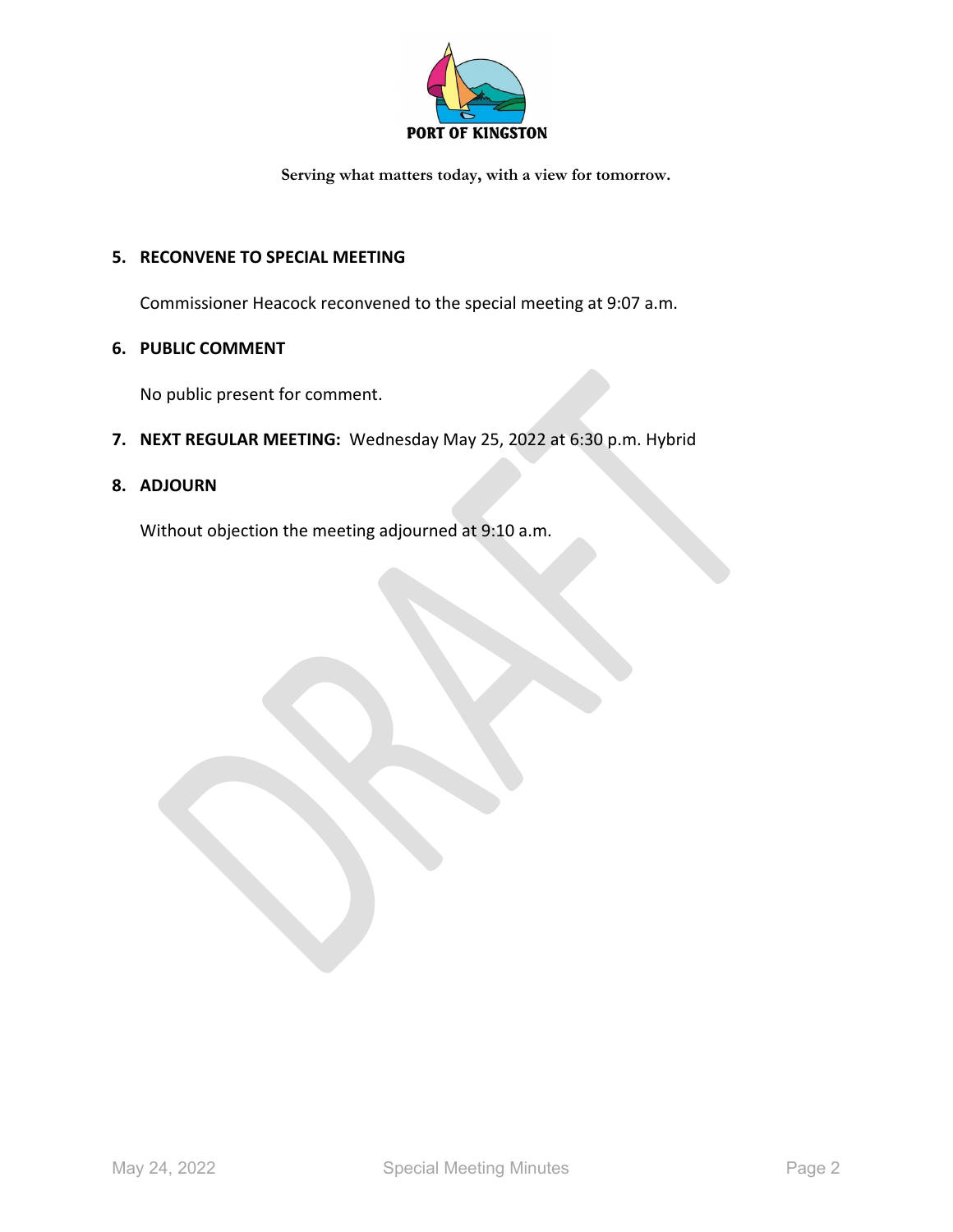

## **Port of Kingston Board of Commissioners Regular Meeting Minutes**

#### **May 25, 2022, at 6:30 p.m.**

**Type of meeting:** Regular Meeting

**Meeting called by:** Port of Kingston Commissioners **Location:** Hybrid – Kingston Cove Yacht Club/Zoom

## **Commission in Attendance Staff in Attendance Public in Attendance**

Laura Gronnvoll **Ray Carpenter** Mary McClure **Rose Orcutt** 

# Steve Heacock Greg Englin Greg English None

#### **Agenda Topics**

#### **1. CALL TO ORDER**

Commissioner Heacock called the meeting to order at 6:31p.m.

#### **2. PLEDGE OF ALLEGIANCE**

#### **3. APPROVAL OF AGENDA**

Motion to approve agenda as written. Moved: Commissioner McClure Second: Commissioner Gronnvoll Vote: Pass 3-0

#### 4. **PUBLIC COMMENT**

No public present to comment.

#### **5. CONSENT AGENDA**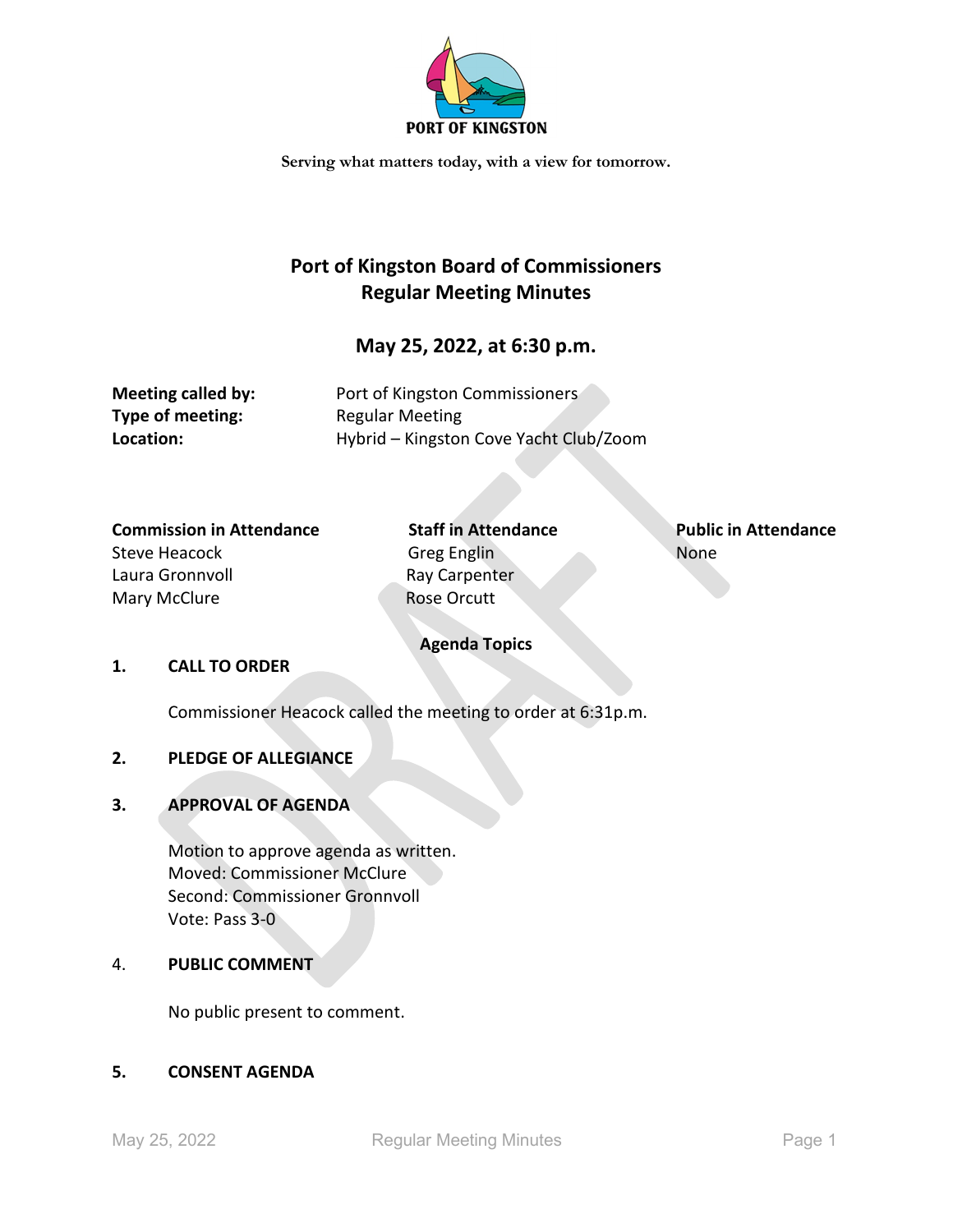

- **A.** Approve April 27, 2022, Regular Meeting Minutes
- **B.** Approve May 17, 2022, Special Meeting Minutes

Motion: Approve Consent Agenda as presented. Moved: Commissioner McClure Second: Commissioner Gronnvoll Vote: Pass 3-0

#### **6. ACTION ITEMS**

#### **A. Approve Resolution NO. 2022-05-25-1 Negotiation for Architectural Services.**

Mr. Englin stated that the Port issued a Request for Qualifications in January for architectural services for the commercial development of the property along Washington Boulevard. He reported that Statements of Qualifications (SOQ's) were received from six respondents. He shared that the SOQ's were reviewed, four firms were interviewed at the end of March, and a consensus was reached regarding those four firms. Englin conveyed that Port staff is now seeking direction from the Port commission to negotiate an agreement with an architectural firm; the negotiated contract will then be brought before the Port commission for approval no later than the regular session in June. Englin added that a rough scope of work has been included as part as part of the resolution.

Motion: Adopt Resolution NO. 2022-05-25-1. Moved: Commissioner Gronnvoll Second: Commissioner McClure Vote: Pass 3-0

#### **B. Approve Resolution NO. 2022-05-25-2 Retention Bonus for Full Time Employees**

Mr. Englin explained that the cost of living has been incredibly high and is expected to stay high through the end of this year and possibly into 2023 adding that inflation has hit 8.5% in March and 8.3% in April. He shared that due to this fact the Port thinks it is important to recognize the staff and that this bonus would help alleviate the effects of the rise in inflation. Englin expressed that the Port has a valuable team, he closed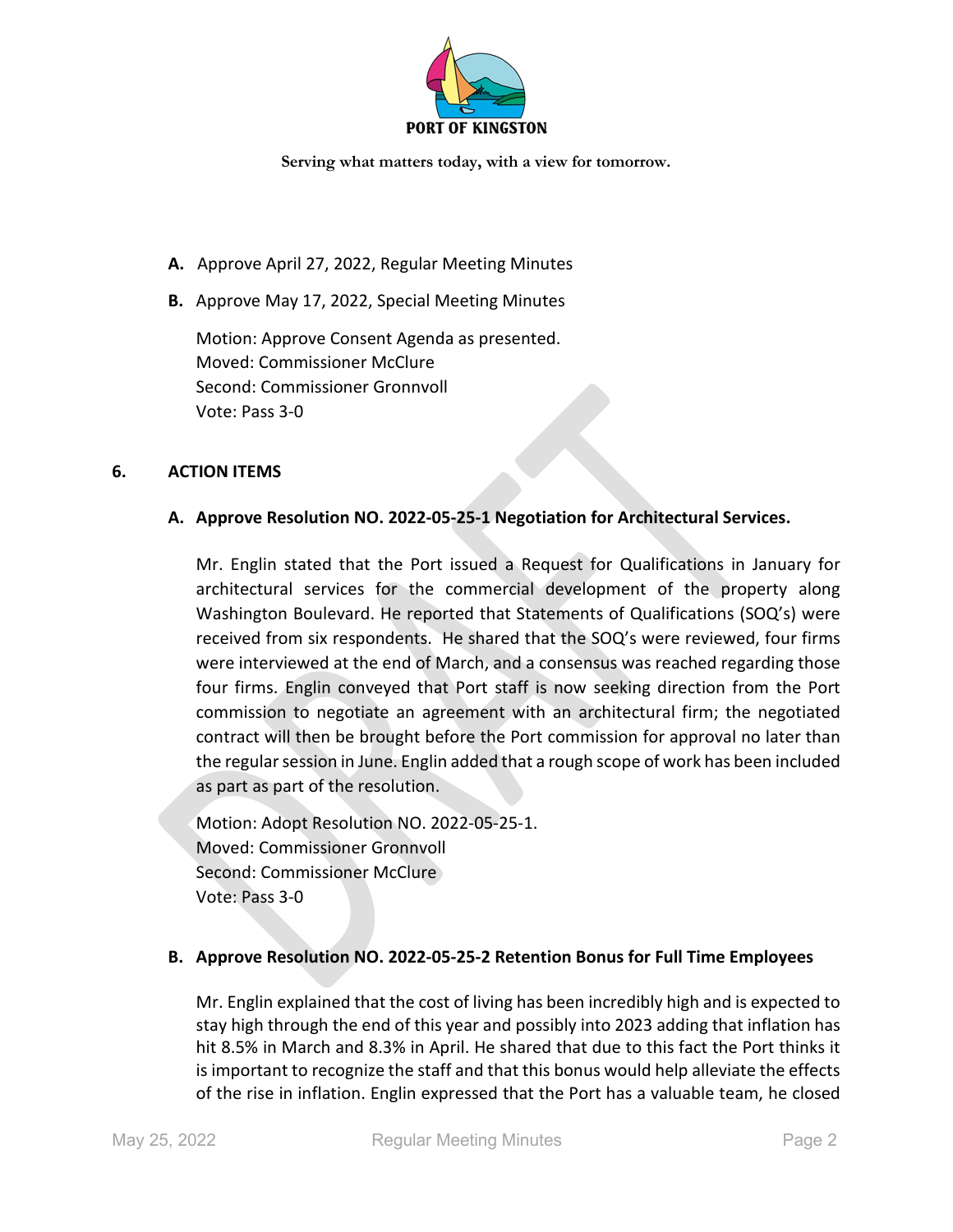

by extending thanks to the Port staff. Commissioner McClure commented that in addition to retention, the bonus is to show appreciation and a desire to support staff. Commissioner Heacock noted the importance of recognizing the staff's hard work and commitment.

Motion: Adopt Resolution No. 2022-05-25-2 Moved: Commissioner McClure Second: Commissioner Gronnvoll Passed without Objection

#### **7. FINANCIAL REPORT**

Executive Director, Greg Englin presented the Financial Report on behalf of Controller, Audra Trainer. Englin reported that the Total Operating Revenue is nearly \$920K through the end of April, stating that the Port has exceeded last year's overall results by nearly \$65K and are slightly over budget. He added that fuel sales have been down from last year, noting that it is likely due to the increase in price. Englin stated that parking has continued to strengthen and has more than made up for the shortage in fuel sales adding that the port is up over \$50K for year-to-date parking revenue. He shared that Transient Moorage was also stronger than expected though Seasonal Moorage is below last year's levels whereas Lease revenue is exactly on track as expected. He explained that Total Operating Expense came in at \$758K sharing that this is very close to the same expense levels as last year and below budget estimate. He stated that this meant the Port was doing a good job of controlling expenses while increasing revenue, which is what they strive to accomplish. Englin shared that the resulting Net Operating Income (NOI) was \$161K stating that this is almost twice the NOI the Port generated in 2021. Outlining the Balance Sheet, Englin reported that the Port's cash reserves have grown to \$2.42M. He explained that this total includes the reconciliation for Excise Taxes and income from utilities that have now been collected. He expressed the need for continual growth of the Port's reserves adding that a focus on commercial development and strengthening the performance of the Port's existing lines of business will help to accomplish the long-term goals for financial sustainability. Englin stated that Annual Financials for 2021 are completed and ready for submission noting that they are due by the end of May. He commented on his appreciation for Audra Trainer and Staci Hebert's assembly of this work, adding that he has complete confidence in the accuracy of it.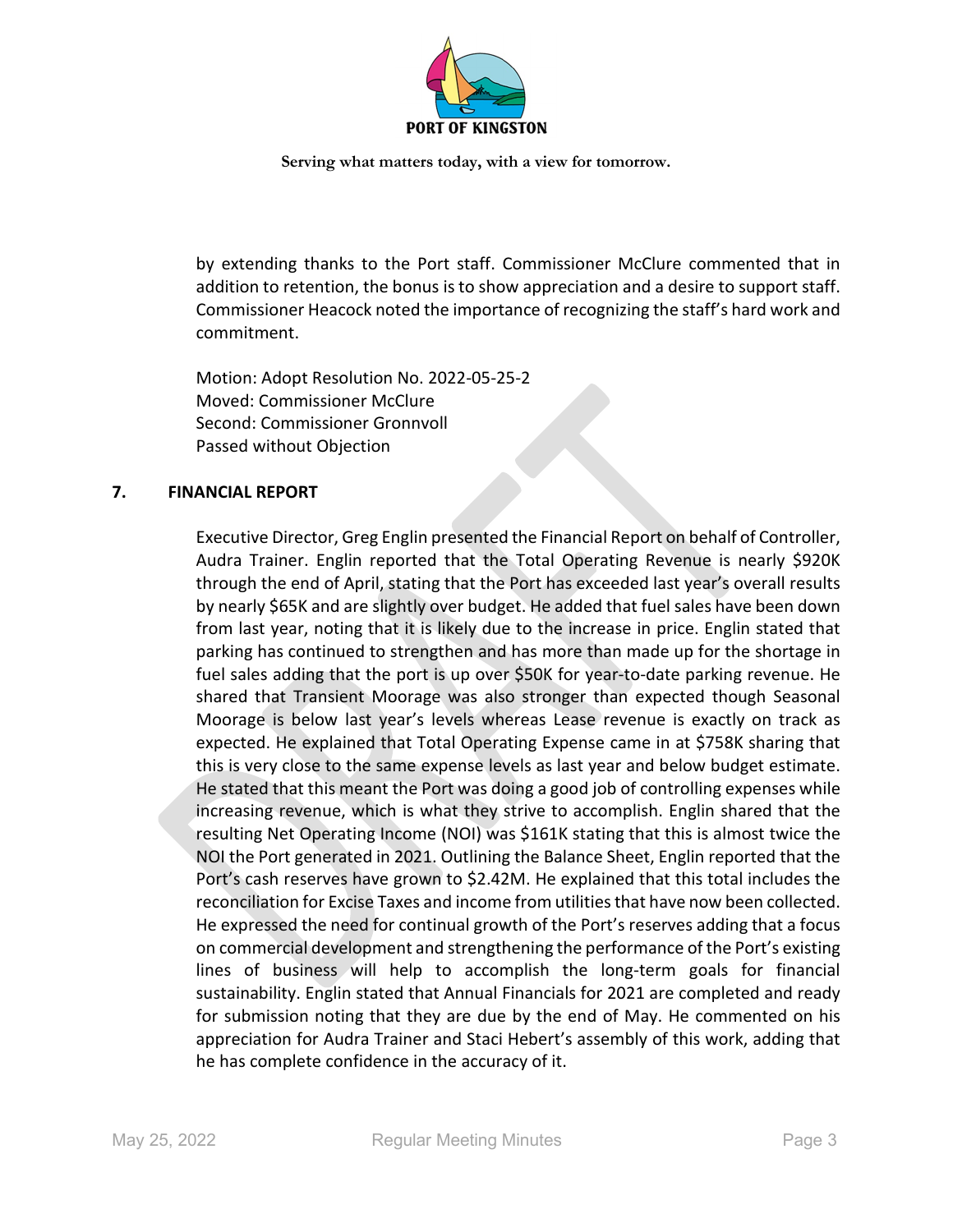

Commissioner McClure requested that Mr. Englin address the purpose of the Port's Cash Reserves for the record. Mr. Englin stated that these reserves were for the purpose of being prepared for operational and/or environmental emergencies, possible legal action and for quarterly contributions to the Capital Projects Fund. McClure further inquired if the Capital Projects Fund is for long-term maintenance and potential future facility replacements and Mr. Englin confirmed that it is. He touched on the Cash Flow Model Ms. Trainer and Ms. Hebert have compiled and its relation to the Capital Projects Fund, stating that it shows continuity of profits. Commissioner McClure shared that some tenants are concerned that moorage will be the source for funding these Capital Projects and stressed the importance of explaining how the funds relate to the development of Marina property. Discussion ensued regarding the commercial development and the priority to keep boating accessible to the community.

Commissioner Gronnvoll referenced vacating tenant refund checks shown on the Financial Reports and questioned current moorage turnover; Harbormaster Ray Carpenter responded that he believes there has been a decrease in moorage turnover recently. He also commented on the length of the Moorage Waitlists. Discussion ensued regarding how boating will be affected this season due to rising fuel prices and how boating in general has changed over the past few years and the possible effect on business at the Port. Commissioner Heacock highlighted the importance of Port staff's outreach to potential visiting yacht clubs during these times when we're seeing a potential decrease in boating. Mr. Carpenter added the Kingston Cove Yacht Club's involvement in this process as well.

#### **8. PUBLIC COMMENT**

None.

#### **9. COMMISSIONER REPORTS**

**Commissioner Laura Gronnvoll** shared her experience at the Washington Public Ports Association Conference she attended with Controller Audra Trainer the weekend of May 3-6. Commissioner Gronnvoll stated that she enjoyed her experience and outlined key points from presentations that stood out to her. After touching on the importance of branding, Commission and staff discussed ideas that Kingston could be known for and possible events for the community. Commissioner McClure acknowledged that Mr. Carpenter was an asset to the Port in terms of community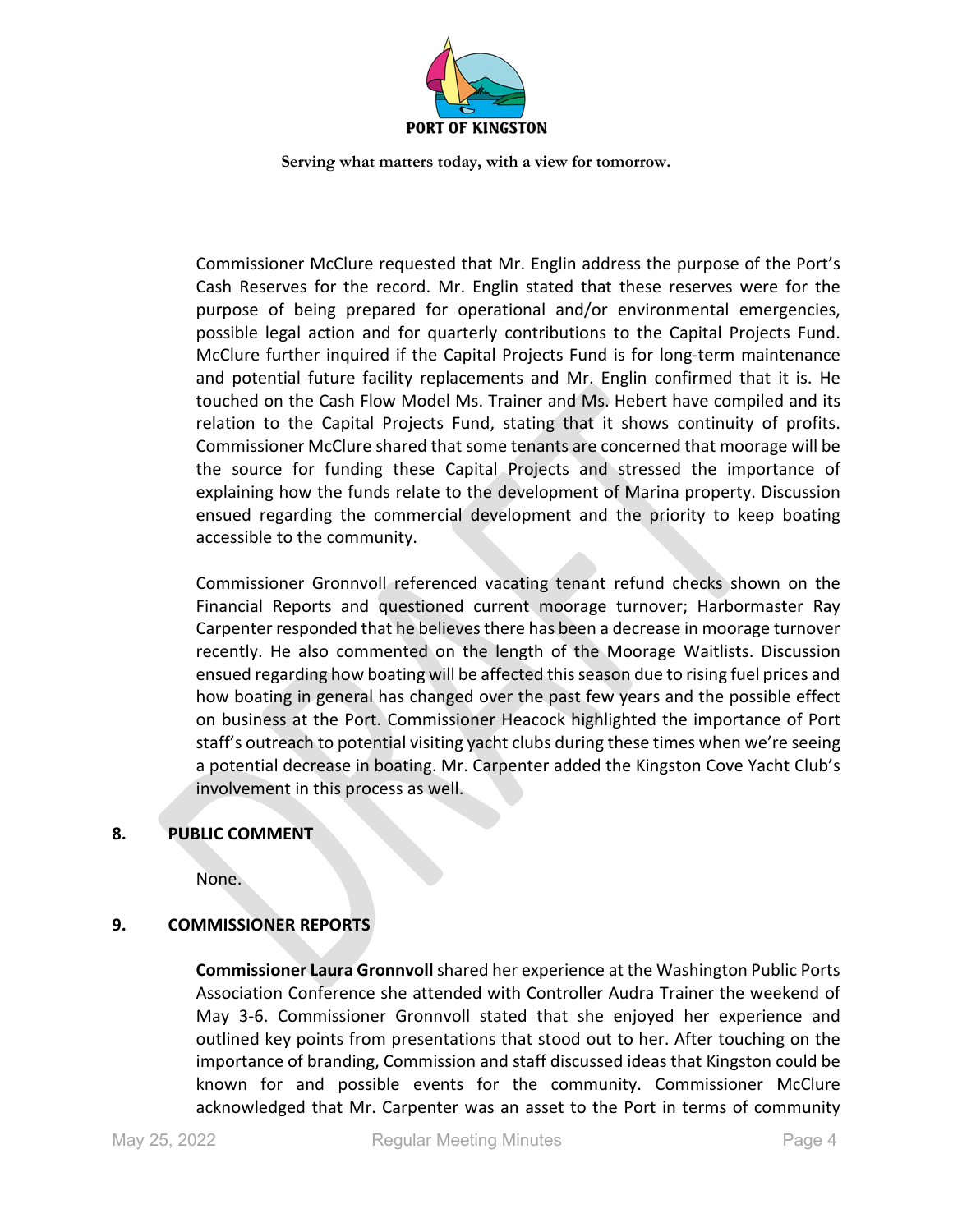

engagement. Kingston Public Market, Fourth of July and the Christmas Lighting Festival were all mentioned as events that the Port and Kingston are known for.

**Commissioner Steve Heacock** reported that the Kingston Curiosity Walk was a success. He outlined the route that was traveled and noted organizations that participated. Commissioner Heacock and Commissioner McClure hosted a booth at the event. Heacock stated that during the walk the community expressed interest in electric vehicle charging stations and dry stack storage for small watercrafts. Commission and staff then discussed these suggestions expressing interest in it being a future possibility.

**Commissioner Mary McClure** had no report.

#### **10. STAFF REPORTS**

**Harbormaster, Ray Carpenter** reported that staff has been busy preparing the facilities for the summer. He acknowledged upcoming events that will affect business such as Memorial Day weekend and opening of fishing season which will bring an increase in recreational boating as well as commercial activity. Carpenter remarked on his enjoyment of working with the Kingston Cove Yacht Club, the Chamber of Commerce, and the Kingston Fourth of July committee on events for the coming season. He announced the newest addition to Port staff, Seasonal Marina Attendant, Nick Fasano shared that he is pleased with his performance so far. Carpenter expressed his anticipation for Kingston's Fourth of July, noting that it will be the only display around. Commission and staff discussed the Fourth of July and the events for the day. Carpenter expanded on Commissioner Heacock's mention of electric vehicle charging stations and stated that him and Maintenance Manager, Torey Grandt had discussed this option previously and they believed there were grant options. He also added that cash machines had been previously mentioned as a possible asset to Port facilities.

**Customer Service Coordinator Rose Orcutt** expressed excitement for being involved in the commission meetings recently. She reported that staff is preparing for the upcoming Kiwanis Brewfest which will be held on June 4<sup>th</sup>. She shared that her and Ashley Ferguson are in the process of completing an audit of all Monthly Parking customers and have revised the agreement to better comply with current business practices. Orcutt noted that the Community Newsletter is due the following Tuesday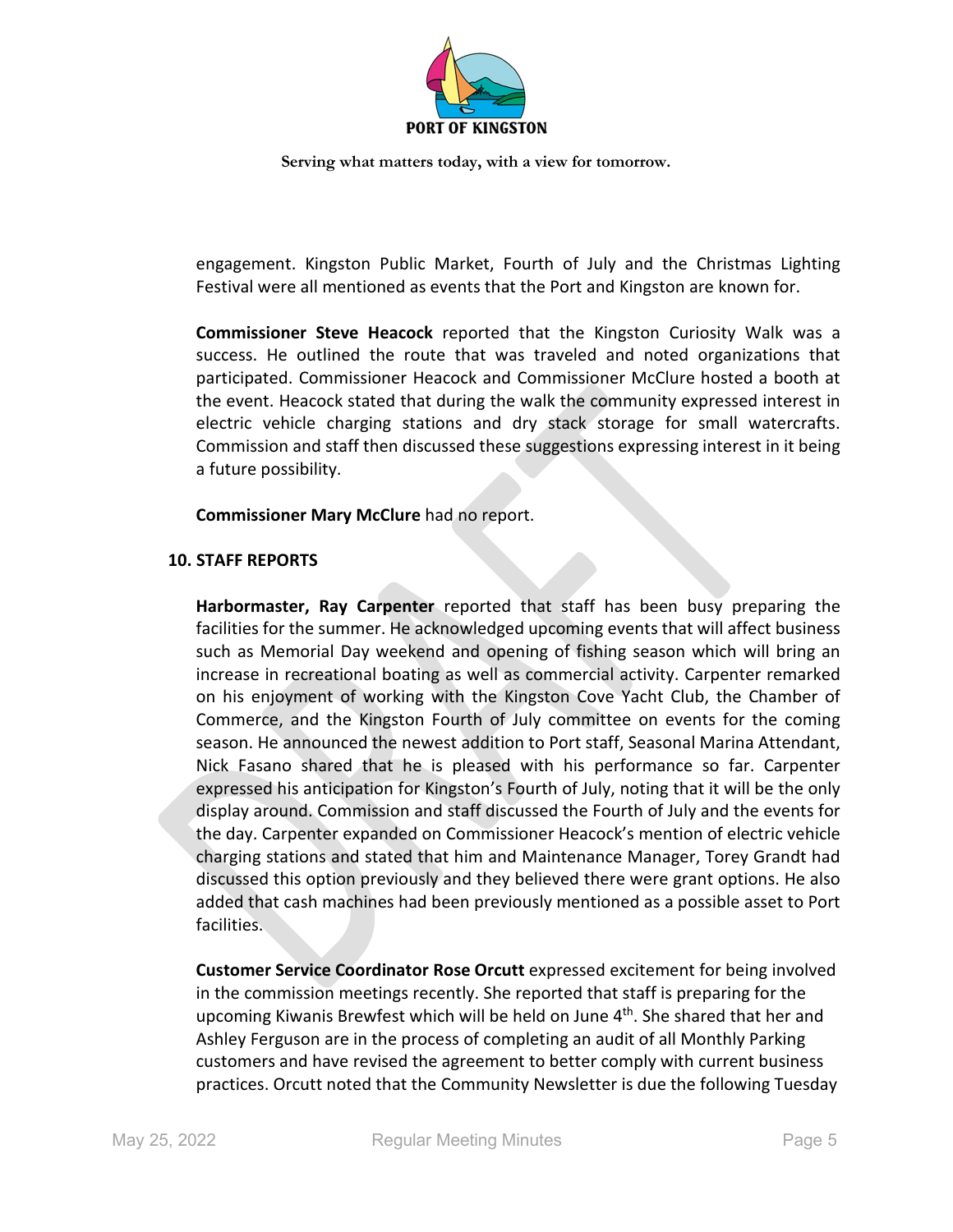

and requested input for content. Commissioner Heacock responded by suggesting a promotion for the Kingston Historical Society's book.

**Executive Director Greg Englin** began by recognizing the staff's hard work and expressing appreciation to them, specifically Ray Carpenter who recently celebrated 13 years of working for the Port. He also noted that Rose Orcutt's one year anniversary of employment was coming up on June  $9<sup>th</sup>$ . Englin continued by reporting on the Chamber of Commerce, stating that they are working with Washington State Ferries to install an informational kiosk at the ferry terminal for visitors to stop and learn about the local businesses. He shared that the Chamber has reestablished an office front at their previous location in the Cholmley Building across from the Kiwanis Park. Englin then announced the following upcoming events: the Chamber Luncheon on June 2, sponsored by the Washington Department of Labor and Industries, the annual Kingston Kiwanis Brewfest on June 4, the annual Swing for Rotary Golf Tournament at Whitehorse, June 10, Concerts on the Cove kicking off July 23 with the Tropics. the Chamber's Wine and Brew Fest July 29 and 30, and the Kingston Public Market every Sunday until October at Mike Wallace Park. Commissioner Gronnvoll asked for information about the Salmon Derby event; Ray Carpenter responded that he has been in contact with the organizers and outlined the current details, including that it will be held Saturday September 24<sup>th</sup>. He noted that this will be the only fishing derby in the area. Commissioner McClure commented on the importance of notifying the public of these upcoming events, specifically the Fourth of July and the Salmon Derby. Discussion ensued regarding use of the Electronic Reader Board and other options for advertising.

#### **11. NEXT REGULAR MEETING:** Wednesday June 22, 2022, at 6:30 p.m. Hybrid

#### **12. Motion to Adjourn**

Commissioner Heacock adjourned the meeting at 7:44 p.m.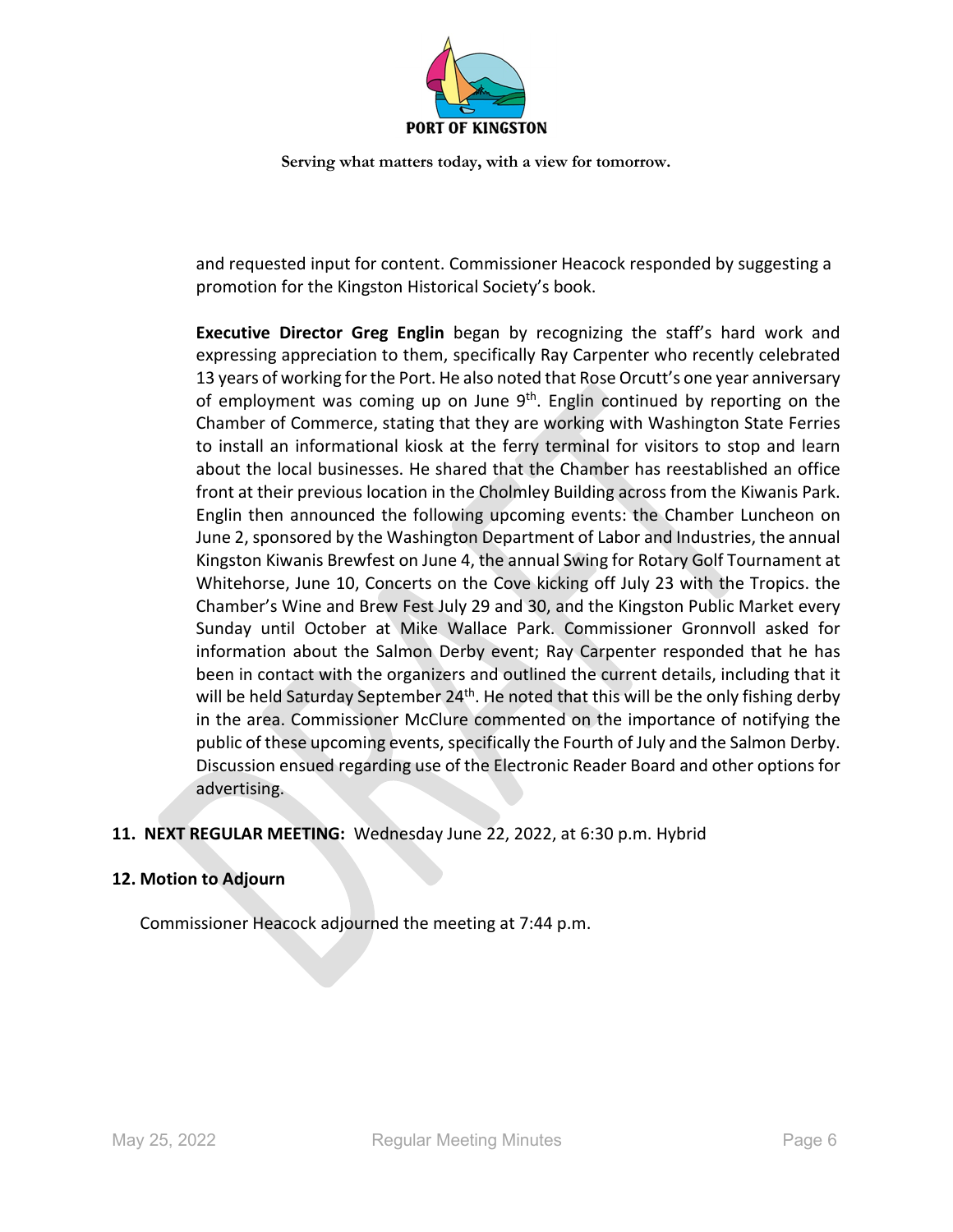Kitsap All Ports Meeting Held at the Port of Brownsville April 25, 2022 6:30pm

Meeting called to order by Commissioner Shaun Nye

Pledge of Allegiance

Attendees: Shaun Nye – Brownsville, Jerry Williams – Brownsville (staff), Joe DaBell – Brownsville (staff), Jack Bailey - Citizen Brownsville, Caleb Reese - Silverdale, Doug Kitchens - Silverdale, John Burton - Illahee, James Strode - Manchester, Bob Ballard - Manchester, Melissa Shumake - Kitsap County Department of Community Development (DCD),

Zoom Attendees: Casey Guthrie - Waterman, Greg Englin – Kingston (staff), Steve Heacock - Kingston

Presentation of appreciation by Caleb Reese to Jack Bailey, recognition for years of service.

Jack Bailey: 22 years is a long time to be doing this, but I enjoyed doing this. This group is the best group for sharing ideas and getting things done.

Melissa Shumake- of DCD presented proposed regulations for bicycle rack and EV charging stations.

She explained that this is for new construction and applicable redevelopment. They are working through survey process and discussion with development community to refine. The goal is to establish a minimum standard for EV charging. State building code has some. Current standards are extremely minimal. The County is working on locations, dimensions, design, how many etc. as well adding definitions to the code. These are actually due by the end of 2024. She is hoping to have it done by June. Commissioners don't want to wait that long. We want to encourage healthy and resilient communities, reduce greenhouse gas emissions and help the Puget Sound counsel's vision 2050 as well as county-wide planning policies and our own climate change assessments and goals

There is a website available with information. There is an email list available as well.

In between stage 1 & stage 2. Surveys going out soon. The new codes will come from a draft proposal which will be available via community workshops and public input. Goal is to have adoption in January of 2023.

It was asked if these stations are pay to use facilities?

Melissa – Most of them would be. There are several different charging networks available, which the property owner can choose. Developers would have to decide which network would be utilized.

Commissioner asks for definition of networks.

Melissa – Network is different companies that would own or lease or would install or manage the charging stations.

Nye – asked about the logistics of putting in such a network. He is concerned that it would be a large undertaking to small ports.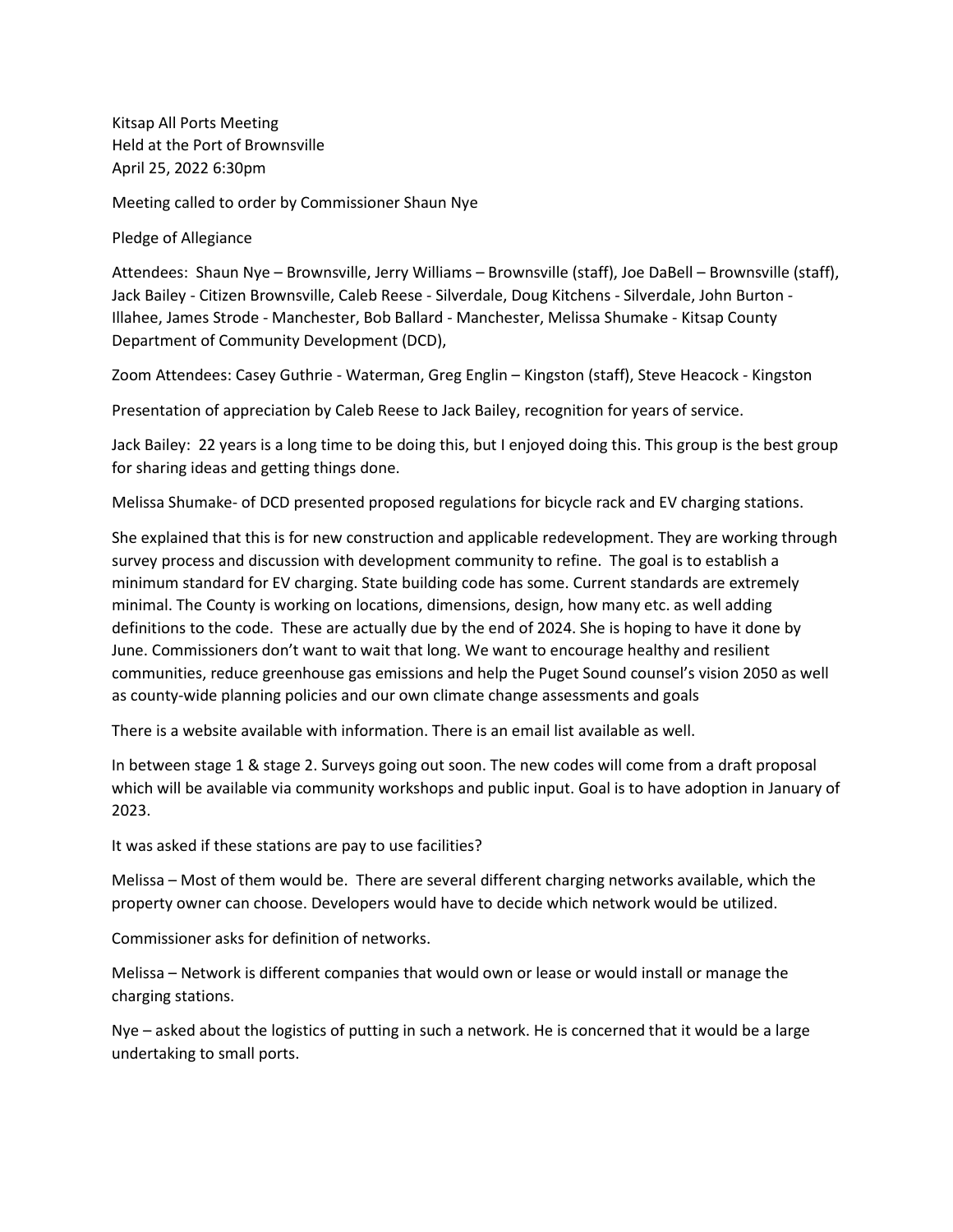John Burton says it was a comment on their building permit that required an explanation why they would not be putting in these facilities. John says that this type of set up would only create income for the provider at the expense of the port.

Caleb is concerned that if a port was just redoing their parking spaces, then they would have to provide a certain amount of EV parking spaces.

John – for future, is this going to be a requirement for any commercial or community interest that are putting in for a permit which requires parking, is this going to be a requirement to put in EV parking?

Melissa – In her opinion it is more geared toward large commercial spaces, although these things are still undefined.

Nye – are these going to be more for places like gas stations where conveniences are located?

Melissa – Feedback from Community is largely for facilities at retail and transportation facilities.

John asked about the EV stations at the local Safeway and if they are paid by grants?

Greg shares that the advertising on the (Safeway) screens creates the revenue to pay for the stations.

Bailey – Port of Poulsbo has one. It is very busy during events. People want to have the security of being able to charge as they come from far away as most EV's have a short travel range between charges.

Greg Kingston – Thank you to Melissa for her assistance in helping the Port of Kingston navigate through these items for them.

Items of common interest - Port reports

Caleb – Theresa has traditionally taken the notes for these meetings but she is tasked with too many things to do this at this time. Brownsville has agreed to take notes for this meeting. Suggestions for Ports to volunteer to take turns or perhaps hire a temp person to take this on for each meeting.

Discussion around the table. Silverdale has been doing this for a long time. Perhaps someone else can take this on for a while.

Greg – Just lost their admin person but agrees that we could figure something out. Would perhaps need to have an Interlocal Agreement (ILA) for co-op payment. Greg says he will take on the task for July's meeting.

Caleb – Theresa will continue to be the contact point, set up the agenda, etc.

Individual port updates:

Caleb- Silverdale- 5 boats tagged to take possession. One of them has been on the rocks in front of Spiro's pizza. County is not interested in helping at all. One 35' sailboat sank and its mast stayed out of water in low tide. One on the beach. Owner pulled off but it came back. Someone cut the keel off and dragged it up over the wetlands in the middle of the night.

One out in the bay. Person paid off the expenses to keep the boat and moved it to a different marina.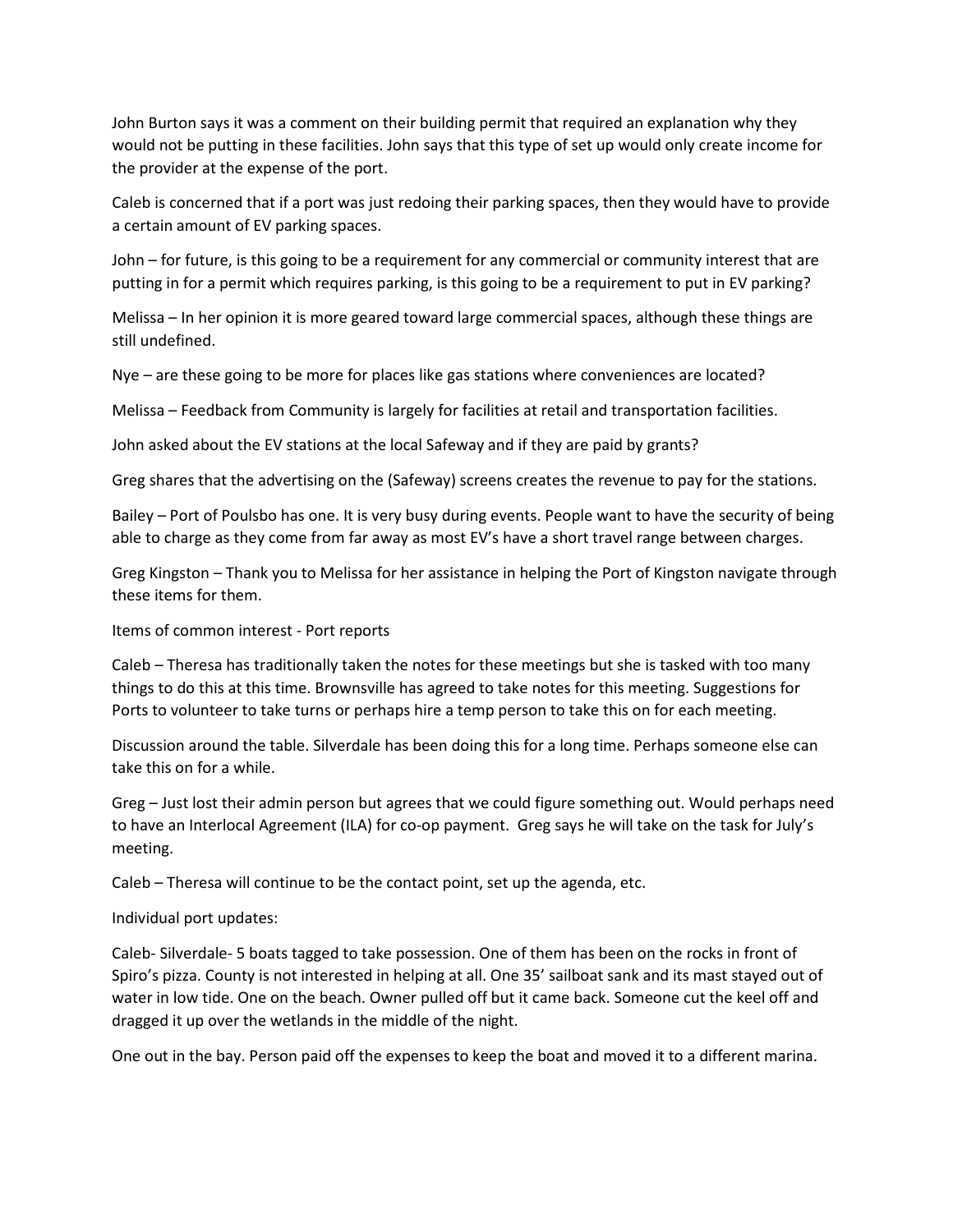All boats pulled from water. The one on the beach had played musical owners. The last owner of record filed suit against Silverdale but he filed through Pollution Control Hearing Board (PCHB) who seemed to be more concerned about whether Silverdale did the process right than who was responsible. Silverdale's attorney to file motion to dismiss because it's in the wrong court.

They are designing a new building to go over where the old pub is. Just acquired a small property that was kind of a "hole" in their properties.

Jim @ Manchester - getting ready for fisherman to influx. Trying to work with Fish & Wildlife to work with the erosion issues. Eroded out a lot of property during those king tides. Trying to work with county to get some logs or other measures to help.

Larry Coppola – is now a Commissioner for Manchester as well as maintaining his position as Director of Allyn.

John  $\omega$  Illahee – Got some power washing done. They have a grant to replace aged pilings but it is proving to be difficult to get the permitting process done. John Piconne is their engineer. County has a third-party contractor reviewing the permits. Meetings set up trying to get the process to move along. The county is not answering all of their questions and concerns. One of those was about the potential EV charging stations. Getting a lot of comments including they want us to put in a 5' bike lane and a 6' sidewalk on a 25' wide road. At the recent meeting, they have learned that the Dept of Ecology (ECY) & United State Army Corps of Engineers (USACOE) is informing them that the Suquamish Tribe is challenging their permits. We don't yet know what their demands are but are hoping to have a list from them May 11. We have already lost 2-3 months because of these demands. They can't finish their engineering until they have this info. Preliminary demands, some of the items they are asking for will exceed the cost of the entire project.

Their ramp is a hand launch only ramp (small ramp), but the requirement of one of the grants is for small motorized access. This will require loss of parking and other items. One of the general comments from the tribe is how are you going to compensate us for change to fishery. Would be concerned about EV parking requirement and people coming there just to use that because it's there.

Manchester - Question about putting out buoy. Does anyone have experience putting out a buoy that could be used for guest moorage revenue but could also be used to tie up a derelict vessel that could otherwise do damage to their dock.

Illahee- the Department of Natural Resources (DNR) lease barely covers the dock itself at their place. Getting a buoy out would likely require extension of footprint from DNR.

Bailey – Can always ask for an extension for more from DNR. Port of Brownsville did this and gained 500' beyond dock. This took a couple of years and a survey. Worked with Don Olmstead for Port Management agreement.

Kingston - You would have to go into parcel viewer, look at titles, GIS, go to DNR and try to establish a Port Management Agreement (PMA) and see if they would work with that. This can help Port's with managing and even create income in some cases. Helps to control abandoned vessels etc. Will be talking to the State about their PMA soon and will try to gather information that could be helpful for all of us.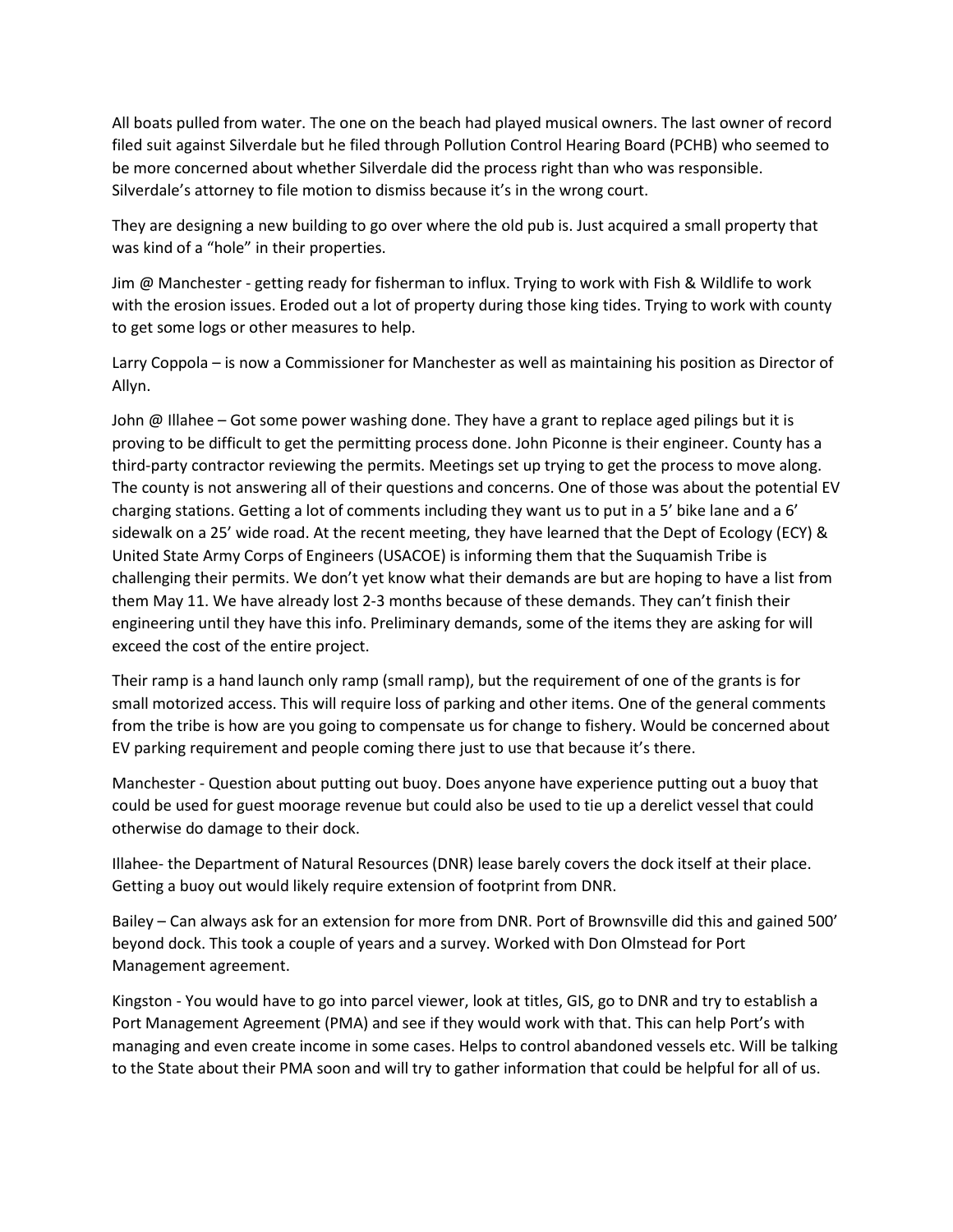Had the old 90' Soss Bros tug that was in fear of sinking. DNR & Attorney General's (AG) office took custody of the vessel but couldn't get the people off of it. The boat broke loose and went ashore. Coast Guard ended up taking the people off of the boat. Boat has been in Kingston area since 2018. Landlord/tenant issues came to play and moratorium bound them up.

DNR program got funded for \$4M for the derelict/abandoned boat program. A lot of people came together to make that happen.

Brownsville – Introduction. Jerry Williams recently appointed as Executive Director.

Mr. Bailey recently resigned. Actively seeking interim commissioner. In process of completing redistricting. Getting close to being complete. Also dealing with derelict boats. Managed to get rid of quite a few of them. Still have a couple to deal with and a couple of people living on boats (sneak aboards). Putting pressure on those folks. Recently had illegal dumping on port property. Two pickup truck loads of roofing materials and an abandoned 4-wheeler that the port now will have to eat the expense of disposal. The vandal cut a heavy chain to access the property that is accessible via Old Brownsville Hwy

Kingston – The county may be willing to provide a free dump ticket. Contact Kitsap One (county).

Talk to code compliance person. They will send out a person to check it out and potentially issue a free dump ticket.

Kingston – upcoming Skamania – DNR and Pacific Northwest Waterways (PNW) will be at marina committee. There will be reports from USACOE & National fisheries service to help cut through permit issues. Also, eel grass and kelp to help with mitigation. Guy Glenn has left for private sector. A word of thanks to him for all that he has done and help with obtaining grants etc. We just rezoned some property down at the park near the toll booth. All urban village center now so that allows other types of uses. Interviewing architectural firms for designs to use the property. Kitsap Transit looking at Kingston to analyze safer boarding. Hired Moffat & Nichol. Port of Kingston is also going to put Moffat on payroll for their side. The Port has hired Director of Finance and a Finance Analyst. Have built out a cash flow model for the Port.

Steve – Redistricting is completed. Hired outside person for that. Kingston grew from 5000 residents to 7000 residents in 10 years. Sammamish Data did a great job.

Casey with Waterman – Our fishing pier is still standing and is wonderful. Recent inspection by maintenance crew discovered massive amounts of pigeon waste. Luckily discovered before too much damage was done. Will need to do some galvanizing and installing bird blocks. Watch those pigeons!!

Having to move the occasional boat that drifts into their pier. Recently reviewed years of records that had been stored in a basement.

Caleb – We had won our case against Sound Action. Now they have appealed us to the next higher court. This all started in 2018 and we still can't dredge.

Commissioner Nye – Any public comments? None

Next meeting will be Monday the  $25<sup>th</sup>$  (July) at Port of Brownsville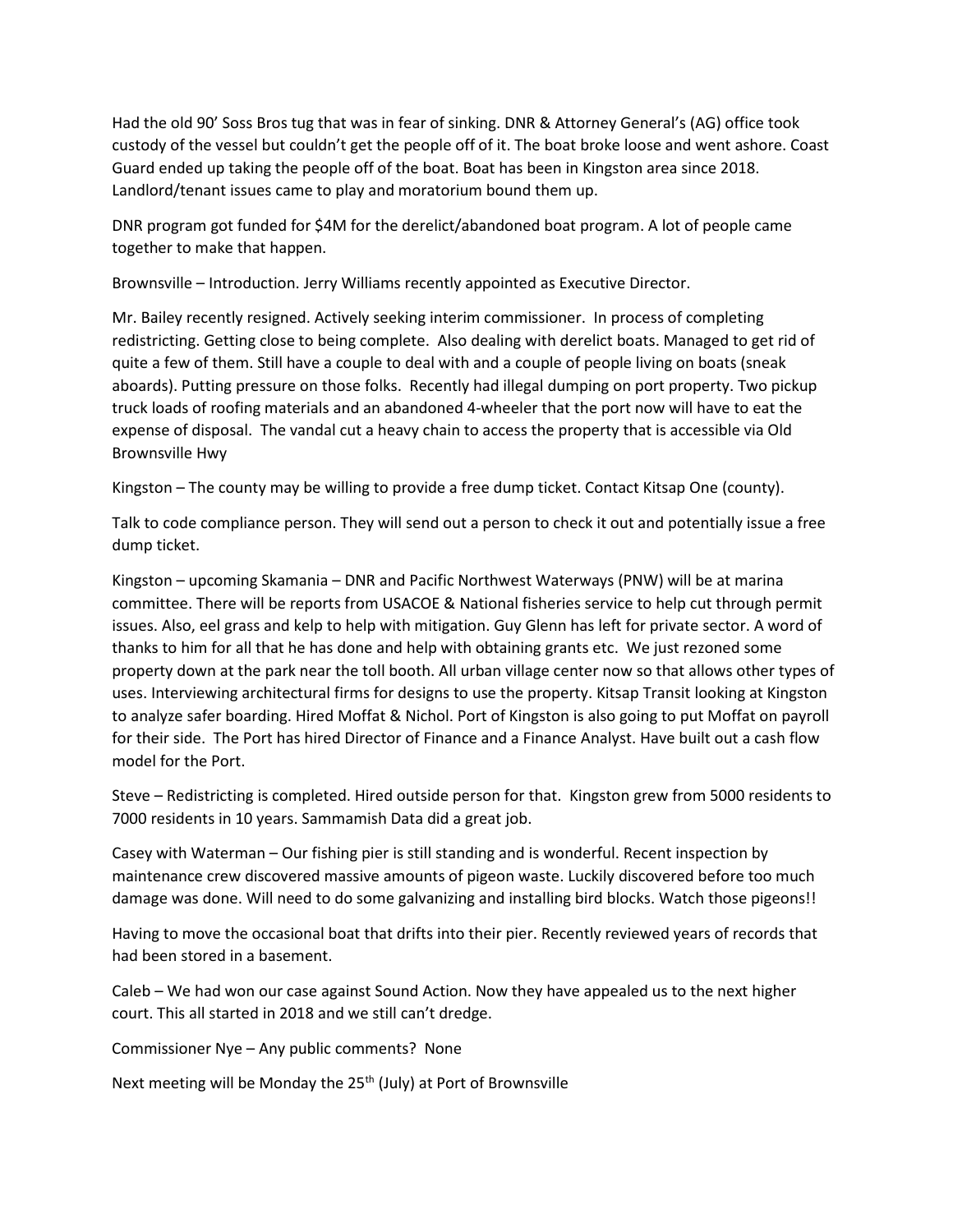Motion to adjourn meeting, Seconded. Meeting adjourned.

Commissioner Commissioner Commissioner

\_\_\_\_\_\_\_\_\_\_\_\_\_\_\_\_\_\_\_\_\_\_\_ \_\_\_\_\_\_\_\_\_\_\_\_\_\_\_\_\_\_\_\_\_\_\_ \_\_\_\_\_\_\_\_\_\_\_\_\_\_\_\_\_\_\_\_\_\_\_\_\_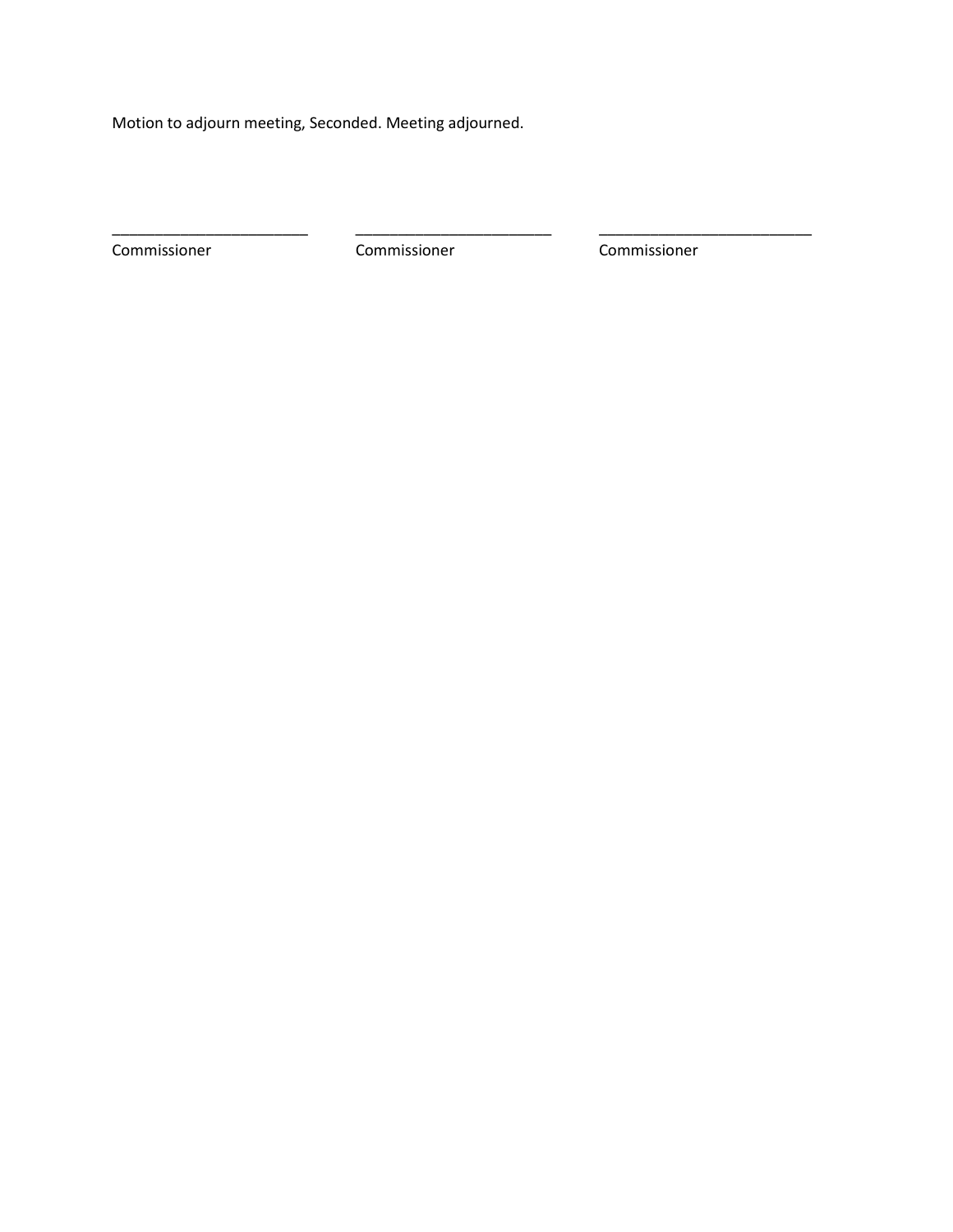#### Port of Kingston Kitsap County, WA

#### **RESOLUTION NO. 2022-06-22-01**

A Resolution of the Commission of the Port of Kingston

#### **RESCIND RESOLUTION 05-03-2021 & APPROVE RESOLUTION 2022-06-22-01 TO UPDATE THE AUTHORIZED VISA CREDIT CARDS**

**WHEREAS,** Commissioners Laura Gronnvoll, Steve Heacock and Mary McClure are currently listed as having signature authority for banking purposes;

**WHEREAS,** The Port of Kingston Commissioners authorize credit card accounts to be issued through Kitsap Bank for use by designated Port Employees;

**THEREFORE, BE IT RESOLVED,** by the Board of Commissioners for the Port of Kingston that resolution 05-03-2021 be rescinded and resolved as follows:

- 1. All Visa cards issued through JP Morgan Chase Bank have been cancelled.
- 2. Port of Kingston Board of Commissioners authorize credit card accounts through Kitsap Bank for use by the following Port employees:
	- A. **Controller**, Audra Trainer with a limit of \$10,000.00 each.
	- B. **Executive Director**, Greg Englin with a limit of \$10,000.00 each.
	- C. **Maintenance Manager,** Torey Grandt with a limit of \$10,000.00 each
	- D. **Harbormaster**, Ray Carpenter with a limit of \$5,000.00 each.
	- E. **Administrative Services Manager,** with a limit of \$5,000.00 each.

Passed by the Board of Commissioners for the Port of Kingston, Kitsap County, Washington at a Regular Meeting held this 22<sup>nd</sup> day of June 2022.

**PORT OF KINGSTON KITSAP COUNTY, WASHINGTON**

Laura Gronnvoll, Commissioner

\_\_\_\_\_\_\_\_\_\_\_\_\_\_\_\_\_\_\_\_\_\_\_\_\_\_\_\_\_\_

\_\_\_\_\_\_\_\_\_\_\_\_\_\_\_\_\_\_\_\_\_\_\_\_\_\_\_\_\_\_

\_\_\_\_\_\_\_\_\_\_\_\_\_\_\_\_\_\_\_\_\_\_\_\_\_\_\_\_\_\_

Steve Heacock, Commissioner

Attest:

Executive Director, Greg Englin

\_\_\_\_\_\_\_\_\_\_\_\_\_\_\_\_\_\_\_\_\_\_\_\_\_\_\_\_\_\_

Mary McClure, Commissioner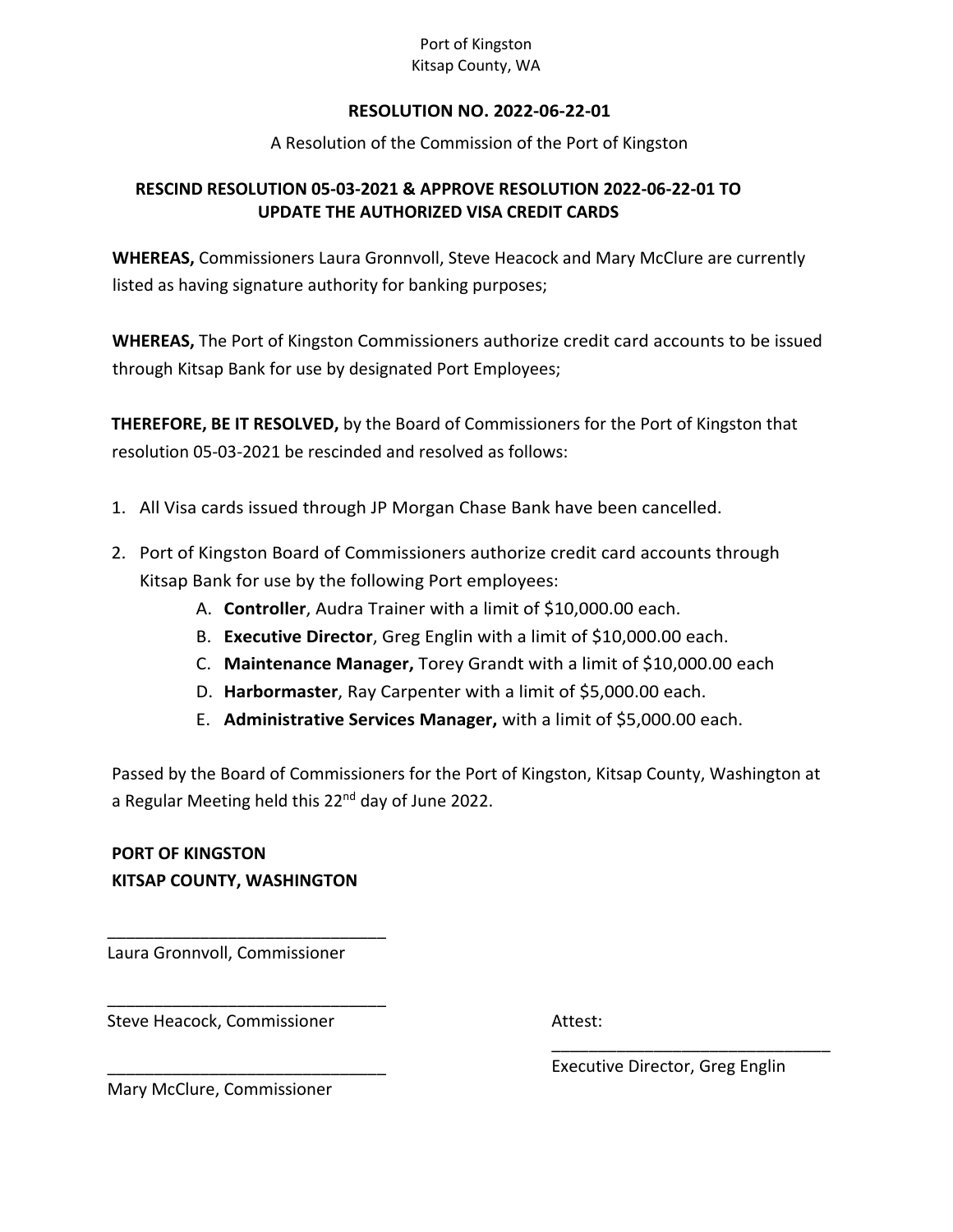#### Port of Kingston Kitsap County, WA

#### **RESOLUTION NO. 2022-06-22-02**

A Resolution of the Commission of the Port of Kingston

#### **RESCIND RESOLUTION 07-22-2019 & APPROVE RESOLUTION 2022-06-22-02 TO DELEGATE AUTHORITY OF PORT BANK ACCOUNTS**

**WHEREAS**, The Port of Kingston maintains separate bank accounts with Kitsap Bank, Columbia Bank, The Kitsap County Treasurer's Office and Key Bank; and

**WHEREAS,** this resolution authorizes and directs the Executive Director, Controller, and Financial Analyst the authority to create, modify, close, and/or transfer funds between accounts, and otherwise manage the accounts in full; and

**THEREFORE, BE IT RESOLVED**, by the Commissioners for the Port of Kingston adopts the following:

**Section 1.** The master policy directive of the Commission of the Port of Kingston as set forth herein, is adopted for the purpose of establishing the delegated powers and duties of the Executive Director, Controller, and the Financial Analyst over the Port's bank accounts listed above.

**Section 2.** The following policy and directive of the delegated authority of the Port's bank accounts is hereby adopted.

Passed by the Board of Commissioners for the Port of Kingston, Kitsap County, Washington at a Regular Meeting held this 22nd day of June, 2022.

**PORT OF KINGSTON KITSAP COUNTY, WASHINGTON**

Steve Heacock, Commissioner

\_\_\_\_\_\_\_\_\_\_\_\_\_\_\_\_\_\_\_\_\_\_\_\_\_\_\_\_\_\_\_\_\_

\_\_\_\_\_\_\_\_\_\_\_\_\_\_\_\_\_\_\_\_\_\_\_\_\_\_\_\_\_\_\_\_\_

\_\_\_\_\_\_\_\_\_\_\_\_\_\_\_\_\_\_\_\_\_\_\_\_\_\_\_\_\_\_\_\_\_

Attest:

Greg Englin, Executive Director

Mary McClure, Commissioner

Laura Gronnvoll, Commissioner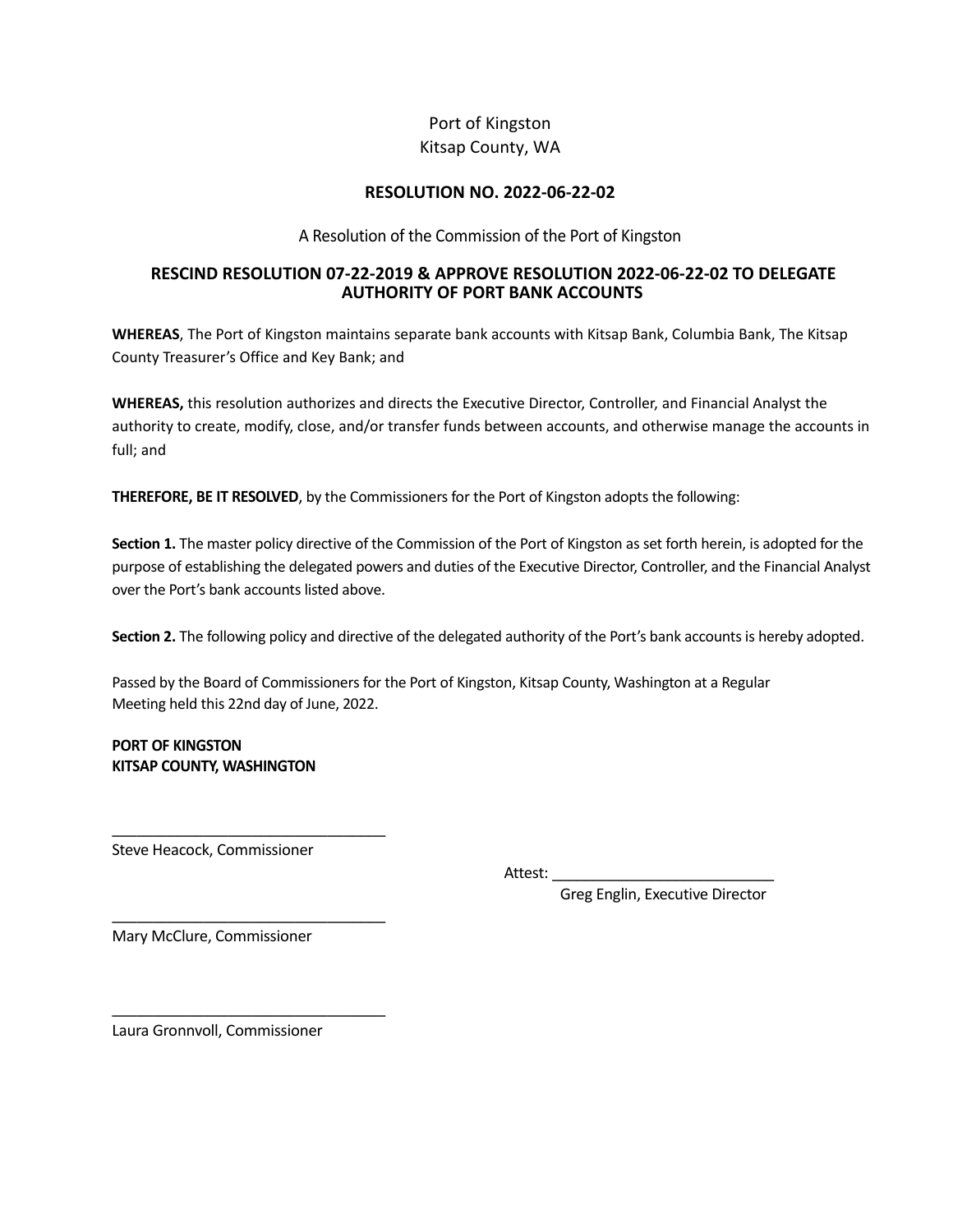### **2:59 PM PORT OF KINGSTON 06/14/22 Balance Sheet Accrual Basis As of May 31, 2022**

|                                                                   | May 31, 22    |
|-------------------------------------------------------------------|---------------|
| <b>ASSETS</b><br><b>Current Assets</b><br><b>Checking/Savings</b> | 2,447,383.94  |
|                                                                   |               |
| <b>Accounts Receivable</b>                                        | 5,876.79      |
| <b>Other Current Assets</b>                                       | 113,136.93    |
| <b>Total Current Assets</b>                                       | 2,566,397.66  |
| <b>Fixed Assets</b><br><b>Building and Structures</b>             | 4,403,020.27  |
| <b>Construction in Progress</b>                                   | 56,817.38     |
| Land                                                              | 1,948,064.37  |
| <b>Machinery and Equipment</b>                                    | 38,331.56     |
| <b>Other Improvements</b>                                         | 1,100,166.10  |
| <b>Total Fixed Assets</b>                                         | 7,546,399.68  |
| <b>Other Assets</b>                                               | 685,073.51    |
| <b>TOTAL ASSETS</b>                                               | 10,797,870.85 |
| <b>LIABILITIES &amp; EQUITY</b>                                   |               |
| <b>Liabilities</b><br><b>Current Liabilities</b>                  | 877,813.24    |
| <b>Long Term Liabilities</b>                                      | 2,061,615.65  |
| <b>Total Liabilities</b>                                          | 2,939,428.89  |
| <b>Equity</b>                                                     | 7,858,441.96  |
| <b>TOTAL LIABILITIES &amp; EQUITY</b>                             | 10,797,870.85 |
|                                                                   |               |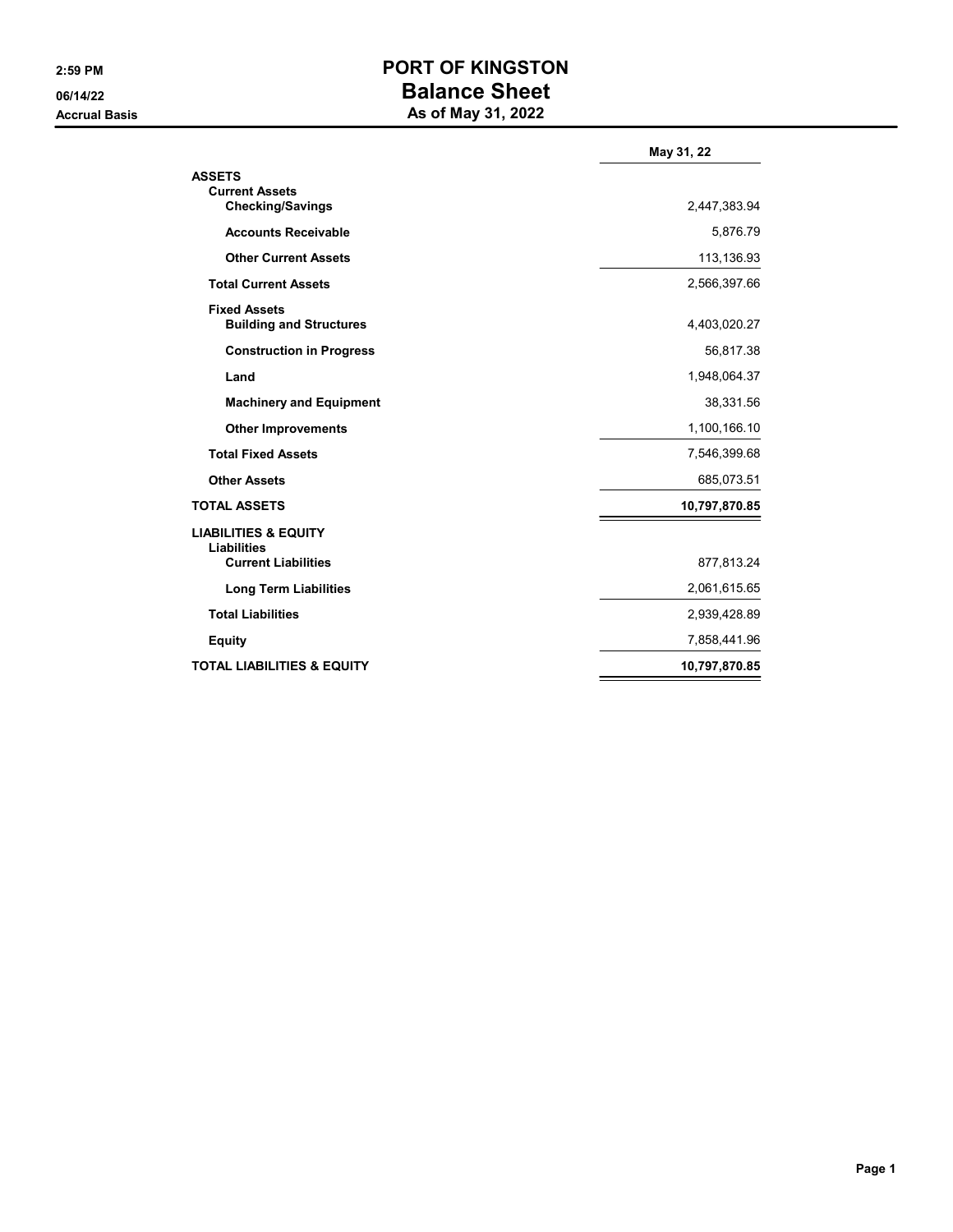

#### **Voucher Certification and Approval**

I, the undersigned, do hereby certify under penalty of perjury that the materials have been furnished, the services rendered or the labor performed as described, or that any advance payment is due and payable pursuant to a contract or is available as an option for full or partial fulfillment of a contractual obligation, and that the claim is a just, due and unpaid obligation against the Port of Kingston and that I am authorized to authenticate and certify to said claim.

| Audra Trainer, Controller/Port Auditor | <b>Date</b> |
|----------------------------------------|-------------|
|                                        |             |

| Date       | Claimant                         | Amount           | Purpose                     | Cash<br>Transmittal |
|------------|----------------------------------|------------------|-----------------------------|---------------------|
| 05/02/2022 | Merchant Settlement Fee          | 6,005.86         | CC Fees - Office            | R00207388           |
| 05/02/2022 | Merchant Settlement Fee          | 954.37           | CC Fees - Parking           | R00207373           |
| 05/02/2022 | Merchant Settlement Fee          | 301.79           | CC Fees - Fuel              | R00207559           |
| 05/10/2022 | Department of Retirement Systems | 7,082.02         | <b>PERS 2/3</b>             | R00207646           |
| 05/13/2022 | Transfer to Columbia Bank        | 34,743.18        | Payroll May 1-15            | R00207630           |
| 05/19/2022 | Department of Retirement Systems | 2,466.00         | <b>DCP</b>                  | R00207767           |
| 05/25/2022 | <b>Washington State DOR</b>      | 5,815.02         | <b>Excise and Use Taxes</b> | R00207956           |
| 05/27/2022 | Transfer to Columbia Bank        | 41,328.28        | Payroll May 16-31           | R00208014           |
|            |                                  |                  |                             |                     |
|            |                                  | 98.696.52<br>\$. |                             |                     |
|            |                                  |                  |                             |                     |

Laura Gronnvoll, Commissioner

Steve Heacock, Commissioner

Mary McClure, Commissioner

I, the undersigned, do hereby certify under penalty or perjury that the expenses incurred as described herein and all claims are just, due, and paid obligations against the Port of Kingston and that I am authorized to authenticate and certify to said claims.

Audra Trainer, Controller/Port Auditor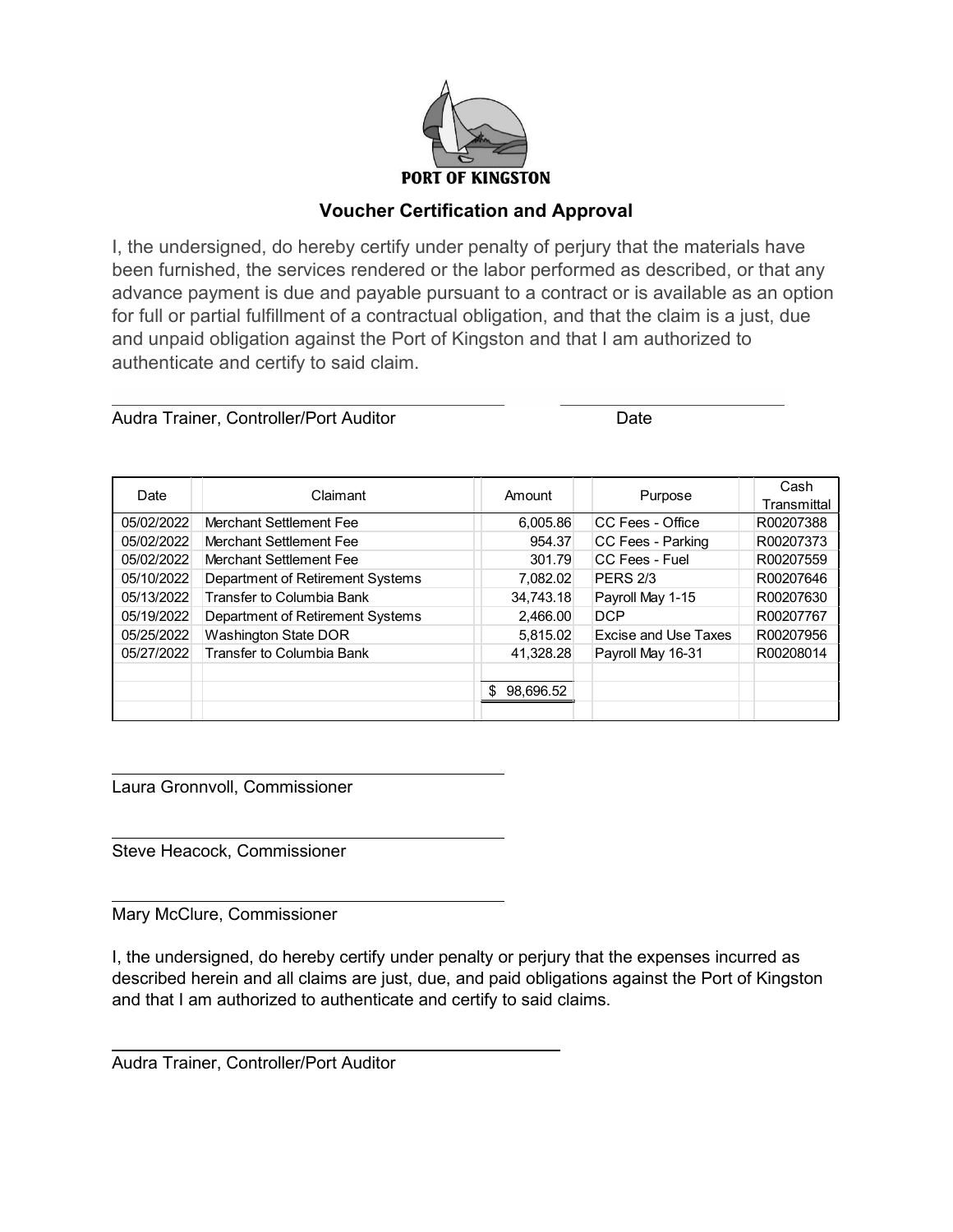## **PORT OF KINGSTON Profit & Loss Budget vs. Actual**

 **January through May 2022**

|                                 |           |                   |               |             |               |              | <b>TOTAL</b>      |                |
|---------------------------------|-----------|-------------------|---------------|-------------|---------------|--------------|-------------------|----------------|
|                                 | Jan 22    | Feb <sub>22</sub> | <b>Mar 22</b> | Apr 22      | <b>May 22</b> | YTD May 2022 | <b>YTD Budget</b> | \$ Over Budget |
| <b>Ordinary Income/Expense</b>  |           |                   |               |             |               |              |                   |                |
| Income                          |           |                   |               |             |               |              |                   |                |
| 621-10-20 Moorage Base Rate     | 85,600.27 | 86,299.26         | 86,172.46     | 85,624.13   | 87,448.12     | 431, 144. 24 | 438,858.20        | $-7,713.96$    |
| 621-10-30 Moorage Cover Premium | 8,229.00  | 8,229.00          | 8,196.20      | 8,229.00    | 8,229.00      | 41,112.20    | 41,129.07         | $-16.87$       |
| 621-12-00 Kayak                 | 899.58    | 713.46            | 713.46        | 713.46      | 713.46        | 3,753.42     | 3,566.99          | 186.43         |
| 621-15-00 Moorage-Transient     | 9,280.59  | 5,460.76          | 9,207.56      | 14,128.02   | 17,614.15     | 55,691.08    | 52,692.44         | 2,998.64       |
| 621-16-00 Reservation Fees      | 2,232.00  | 940.00            | 910.00        | 520.00      | 1,210.00      | 5,812.00     | 4,010.00          | 1,802.00       |
| 621-22-22 Moorage - Seasonal    | 7,632.52  | 9,485.74          | 9,876.16      | 8,007.27    | 5,195.49      | 40,197.18    | 49,720.00         | $-9,522.82$    |
| 621-82-00 Electricity-Permanent | 4,657.75  | 6,130.68          | 5,333.88      | 4,348.69    | 3,931.90      | 24,402.90    | 24,170.53         | 232.37         |
| 621-82-05 Electricity-Transient | 348.38    | 304.12            | 381.59        | 212.96      | 198.42        | 1,445.47     | 2,441.48          | $-996.01$      |
| 621-82-10 Electricity Lessees   | 0.00      | 4,593.99          | 0.00          | 2,446.85    | 1,892.72      | 8,933.56     |                   |                |
| 621-89-00 Laundry Income        | 692.00    | 0.00              | 400.00        | 0.00        | 0.00          | 1,092.00     | 888.50            | 203.50         |
| 622-91-00 Deposits Forfeited    | 0.00      | 0.00              | 0.00          | $-2,615.78$ | 10.00         | $-2,605.78$  |                   |                |
| 625-20-02 Hill House Lease      | 1,772.42  | 1,772.42          | 1,772.42      | 1,772.42    | 1,772.42      | 8,862.10     | 8,862.10          | 0.00           |
| 625-20-03 Yacht Club Land Lease | 1,312.63  | 1,312.63          | 1,312.63      | 1,312.63    | 1,312.63      | 6,563.15     | 6,563.15          | 0.00           |
| 625-20-04 Aviator Land Lease    | 402.29    | 402.29            | 402.29        | 402.29      | 402.29        | 2,011.45     | 2,011.45          | 0.00           |
| 625-20-06 Public Market         | 0.00      | 0.00              | 0.00          | 0.00        | 750.00        | 750.00       | 750.00            | 0.00           |
| 625-20-08 WSDOT Land Lease      | 18,101.24 | 18,101.24         | 18,101.24     | 18,101.24   | 18,101.24     | 90,506.20    | 89,433.00         | 1,073.20       |
| 625-20-09 Reader Board          | 0.00      | 1,825.00          | 25.00         | 350.00      | $-250.00$     | 1,950.00     | 1,575.00          | 375.00         |
| 625-20-10 Kitsap Transit        | 1,926.02  | 1,926.02          | 1,926.02      | 1,926.02    | 1,926.02      | 9,630.10     | 10,155.60         | -525.50        |
| 625-22-01 Liveaboard            | 3,360.08  | 3,413.32          | 3,400.00      | 3,200.00    | 2,226.74      | 15,600.14    | 15,000.00         | 600.14         |
| 626-40-00 Unleaded fuel sold    | 7,429.57  | 7,276.97          | 12,423.43     | 13,412.71   | 32,258.20     | 72,800.88    | 67,496.32         | 5,304.56       |
| 626-45-00 Diesel fuel sold      | 5,198.15  | 6,585.60          | 17,324.68     | 13,974.00   | 29,257.24     | 72,339.67    | 121,909.25        | -49,569.58     |
| 629-00-00 Misc Income w/o tax   | 536.56    | 386.56            | 386.56        | 386.56      | 184.28        | 1,880.52     | 3,317.04          | $-1,436.52$    |
| 629-10-00 Misc Income w/tax     | 0.00      | 0.00              | 0.00          | 20.00       | 100.00        | 120.00       |                   |                |
| 629-11-00 Retail Non Taxed      | 42.50     | 45.00             | 80.00         | 72.50       | 52.50         | 292.50       | 209.50            | 83.00          |
| 629-11-01 Retail Taxed          | 0.00      | 0.00              | 5.99          | 5.00        | 0.00          | 10.99        | 8,912.48          | $-8,901.49$    |
| 699-10-00 Interest Income       | 322.08    | 302.12            | 383.11        | 465.48      | 649.68        | 2,122.47     | 1,784.98          | 337.49         |
| 699-20-00 Property Tax Receipts | 542.19    | 6,044.20          | 13,179.77     | 84.089.24   | 18,390.82     | 122,246.22   | 117,264.24        | 4,981.98       |
| 699-22-00 Leasehold Excise Tax  | 4.79      | 684.12            | 0.00          | 0.00        | 700.64        | 1,389.55     | 1,379.82          | 9.73           |
| 699-90-00 Service Chg Revenue   | 5,040.00  | 2,135.00          | 1,726.74      | 1,932.00    | 2,994.00      | 13,827.74    | 21,711.61         | $-7,883.87$    |
| Parking                         |           |                   |               |             |               |              |                   |                |
| 625-20-01 Parking               | 19,826.76 | 22,727.67         | 25,329.32     | 31,737.98   | 35,627.24     | 135,248.97   | 80,670.38         | 54,578.59      |
| 625-20-02 Parking Tickets       | 125.00    | 275.00            | 0.00          | 25.00       | 275.00        | 700.00       | 935.92            | $-235.92$      |
|                                 |           |                   |               |             |               |              |                   |                |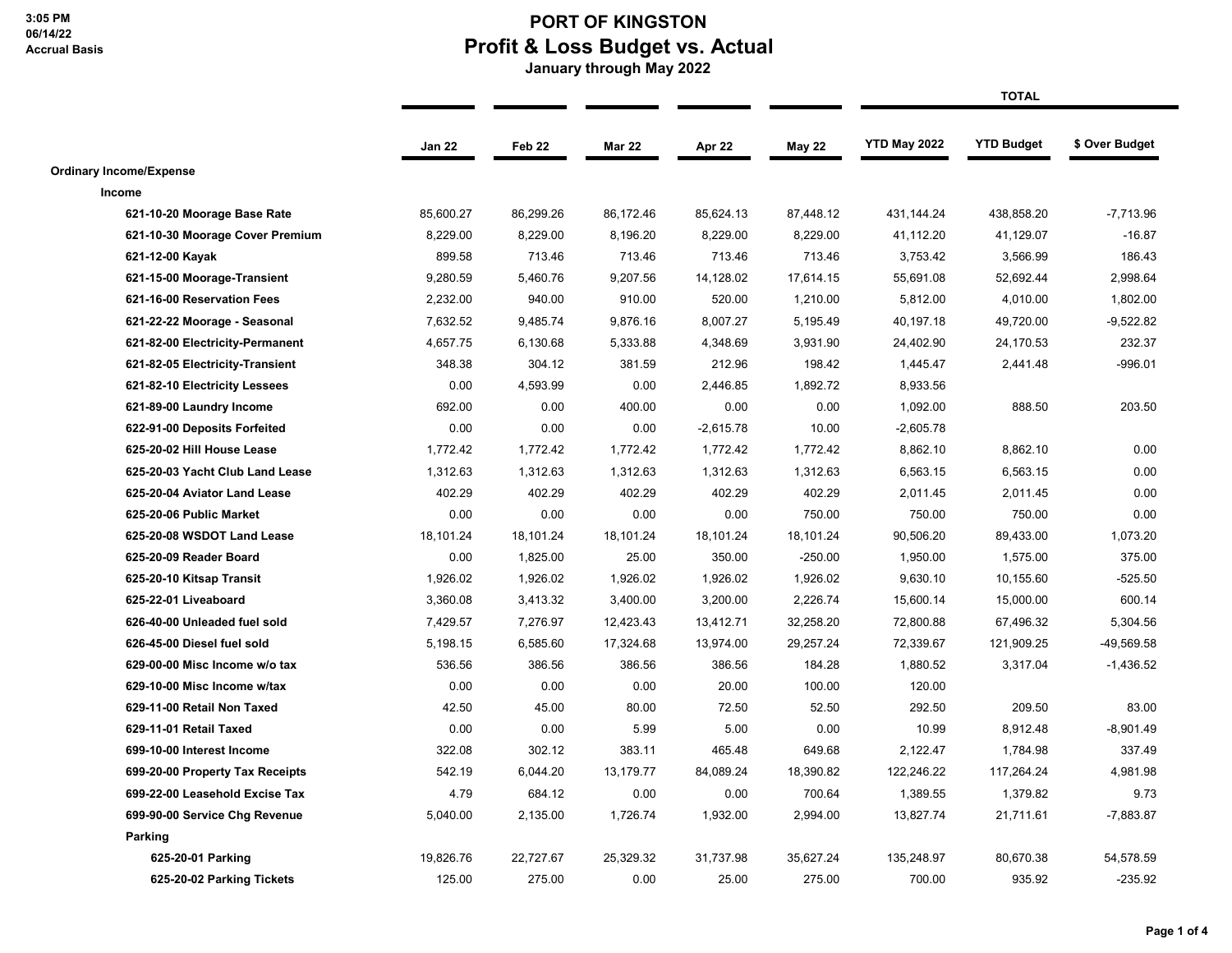#### **PORT OF KINGSTON Profit & Loss Budget vs. Actual January through May 2022**

|                                      |               |                   |               |            |               |                     | <b>TOTAL</b>      |                |
|--------------------------------------|---------------|-------------------|---------------|------------|---------------|---------------------|-------------------|----------------|
|                                      | <b>Jan 22</b> | Feb <sub>22</sub> | <b>Mar 22</b> | Apr 22     | <b>May 22</b> | <b>YTD May 2022</b> | <b>YTD Budget</b> | \$ Over Budget |
| 625-20-03 Commuter Park Tenant       | 43.95         | 0.00              | 185.78        | 0.00       | 0.00          | 229.73              | 246.12            | $-16.39$       |
| 625-21-01 Leased Parking             | 5,569.05      | 5,692.89          | 5,605.37      | 5,996.04   | 5,691.06      | 28,554.41           | 16,069.50         | 12,484.91      |
| <b>Total Parking</b>                 | 25,564.76     | 28,695.56         | 31,120.47     | 37,759.02  | 41,593.30     | 164,733.11          | 97,921.92         | 66,811.19      |
| <b>Total Income</b>                  | 191, 127.37   | 203,065.06        | 224,761.66    | 300,795.71 | 278,865.26    | 1,198,615.06        | 1,193,734.67      | 4,880.39       |
| <b>Cost of Goods Sold</b>            |               |                   |               |            |               |                     |                   |                |
| 626-10-10 Retail Expense             | 27.37         | 264.78            | 51.52         | 196.09     | 33.81         | 573.57              |                   |                |
| 626-40-10 Fuel Puchased              |               |                   |               |            |               |                     |                   |                |
| Diesel fuel purchased                | 4,178.55      | 5,065.35          | 11,867.30     | 10,119.89  | 23,077.84     | 54,308.93           | 87,078.02         | $-32,769.09$   |
| Unleaded fuel purchased              | 5,700.17      | 5,630.74          | 8,673.77      | 9,512.42   | 23,766.80     | 53,283.90           | 51,614.83         | 1,669.07       |
| Total 626-40-10 Fuel Puchased        | 9,878.72      | 10,696.09         | 20,541.07     | 19,632.31  | 46,844.64     | 107,592.83          | 138,692.85        | $-31,100.02$   |
| 626-40-30 Fuel Credit Card Fees      | 234.96        | 170.30            | 182.22        | 256.84     | 301.79        | 1,146.11            | 3,687.20          | $-2,541.09$    |
| <b>Cost of Goods Sold</b>            | 0.00          | 0.00              | 4.49          | 0.00       | 0.00          | 4.49                | 2,041.82          | $-2,037.33$    |
| <b>Total COGS</b>                    | 10,141.05     | 11,131.17         | 20,779.30     | 20,085.24  | 47,180.24     | 109,317.00          | 144,421.87        | $-35,104.87$   |
| Gross Profit                         | 180,986.32    | 191,933.89        | 203,982.36    | 280,710.47 | 231,685.02    | 1,089,298.06        | 1,049,312.80      | 39,985.26      |
| <b>Expense</b>                       |               |                   |               |            |               |                     |                   |                |
| 721-10-00 Salaries and Wages         |               |                   |               |            |               |                     |                   |                |
| 721-11-10 Vac & Sick Change          | 0.00          | 0.00              | 0.00          | 0.00       | 0.00          | 0.00                | 61.80             | $-61.80$       |
| 721-12-15 Covid-19 Leave             | 970.80        | 0.00              | 0.00          | 0.00       | 0.00          | 970.80              |                   |                |
| 721-10-00 Salaries and Wages - Other | 64,570.64     | 74,508.41         | 70,451.30     | 74,748.06  | 73,321.71     | 357,600.12          | 369,975.97        | $-12,375.85$   |
| Total 721-10-00 Salaries and Wages   | 65,541.44     | 74,508.41         | 70,451.30     | 74,748.06  | 73,321.71     | 358,570.92          | 370,037.77        | $-11.466.85$   |
| 721-20-00 Employee Medical           | 26,487.84     | 26,733.37         | 26,838.52     | 23,622.04  | 22,798.49     | 126,480.26          | 126,292.75        | 187.51         |
| 721-22-00 Pension Expense            | 5,962.15      | 7,237.77          | 6,808.34      | 7,284.40   | 6,799.97      | 34,092.63           | 37,922.52         | $-3,829.89$    |
| 721-33-00 Accounting                 | 0.00          | 140.00            | 850.00        | 0.00       | 0.00          | 990.00              | 5,000.00          | $-4,010.00$    |
| 721-35-00 Consulting Fees            | 3,959.50      | 4,032.00          | 4,917.00      | 2,892.00   | 3,604.50      | 19,405.00           | 24,500.00         | $-5,095.00$    |
| 721-40-00 Operating Supplies         | 1,807.15      | 1,505.26          | 266.84        | 0.00       | 1,248.56      | 4,827.81            | 21,000.00         | $-16, 172.19$  |
| 721-41-00 Office Supplies            | 1,572.69      | 2,597.40          | 1,044.25      | 1,187.14   | 498.33        | 6,899.81            | 7,884.42          | $-984.61$      |
| 721-41-01 Computer Expenses          | 1,128.68      | 7,069.60          | 1,455.07      | 2,695.28   | 0.00          | 12,348.63           | 9,620.76          | 2,727.87       |
| 721-42-00 Parking Lot Expense        | 0.00          | 607.29            | $-60.00$      | 0.00       | $-40.00$      | 507.29              | 15,518.97         | $-15,011.68$   |
| 721-50-00 Equipment Rental           | 2,819.56      | 4,441.90          | 368.00        | 368.00     | 1,532.24      | 9,529.70            | 2,661.28          | 6,868.42       |
| 721-72-00 Travel                     | 0.00          | 41.54             | 248.46        | 1,527.03   | 433.83        | 2,250.86            | 3,848.19          | $-1,597.33$    |
| 721-73-00 Insurance                  | 10,212.50     | 10,212.50         | 10,212.50     | 10,212.50  | 10,212.50     | 51,062.50           | 51,041.69         | 20.81          |
| 721-74-00 Advertising and Promo      | 969.60        | 1,360.25          | 0.00          | 2,919.50   | 1,560.00      | 6,809.35            | 11,500.00         | $-4,690.65$    |
| 721-74-01 Events                     | 68.59         | 0.00              | 0.00          | 0.00       | 0.00          | 68.59               | 781.00            | $-712.41$      |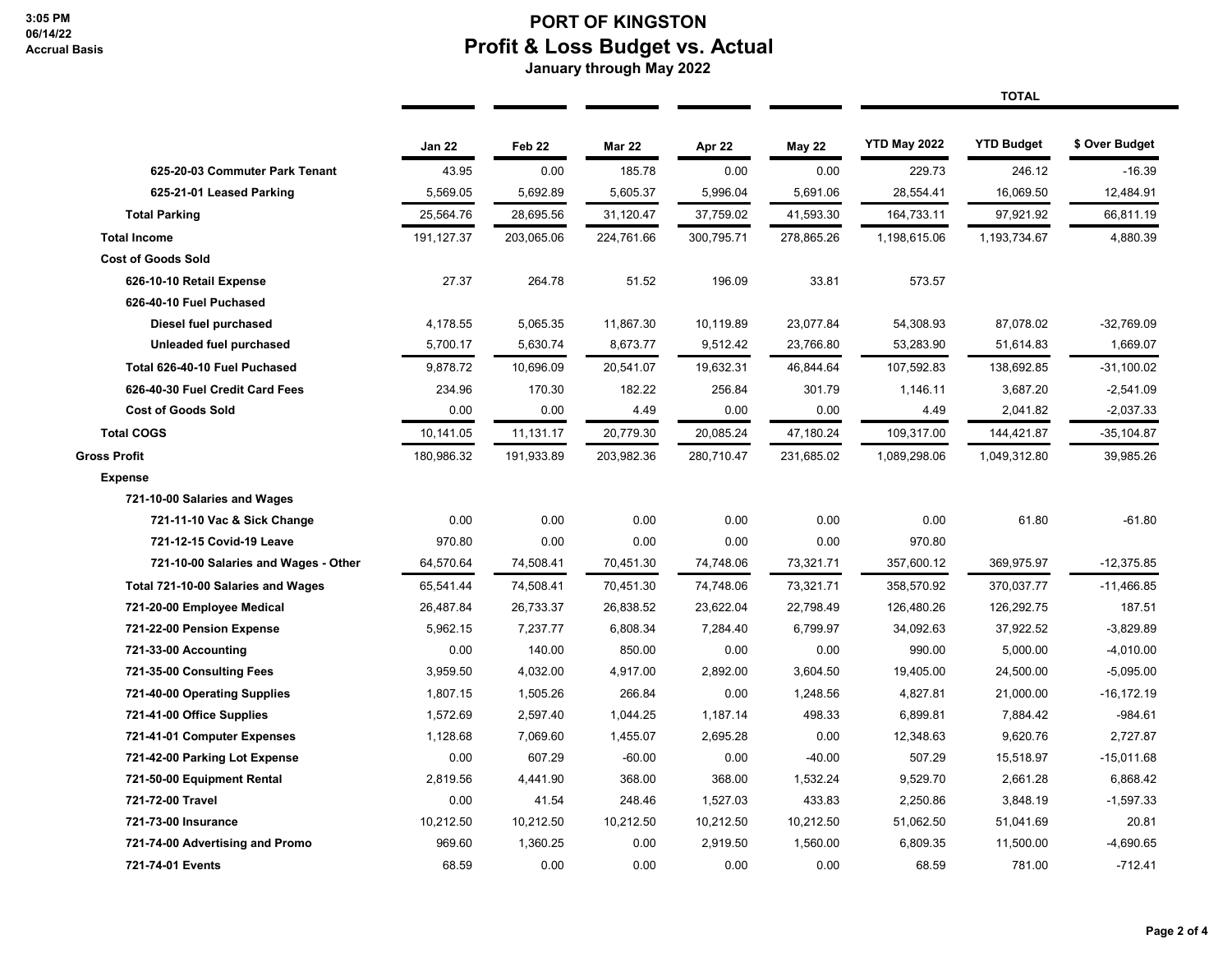## **PORT OF KINGSTON Profit & Loss Budget vs. Actual**

 **January through May 2022**

|                                     |            |                   |               |            |               |              | <b>TOTAL</b>      |                |  |
|-------------------------------------|------------|-------------------|---------------|------------|---------------|--------------|-------------------|----------------|--|
|                                     | Jan 22     | Feb <sub>22</sub> | <b>Mar 22</b> | Apr 22     | <b>May 22</b> | YTD May 2022 | <b>YTD Budget</b> | \$ Over Budget |  |
| 721-75-00 Dues & Publications       | 25.00      | 125.25            | 3,446.89      | 371.64     | 4,385.79      | 8,354.57     | 12,083.31         | $-3,728.74$    |  |
| 721-76-00 Training & Education      | 0.00       | 0.00              | 30.00         | 1,667.85   | 0.00          | 1,697.85     | 24,650.85         | $-22,953.00$   |  |
| 721-76-01 Commis Travel/trainin     | 0.00       | 0.00              | 745.38        | 496.92     | 305.51        | 1,547.81     |                   |                |  |
| 721-81-00 Utilities                 |            |                   |               |            |               |              |                   |                |  |
| 721-81-01 Water                     | 0.00       | 4,385.80          | 0.00          | 2,884.96   | 0.00          | 7,270.76     | 10,951.77         | $-3,681.01$    |  |
| 721-81-02 Sewer                     | 2,377.07   | 2,956.96          | 3,133.50      | 3,055.14   | 3,133.50      | 14,656.17    | 14,336.51         | 319.66         |  |
| 721-81-03 Garbage                   | 0.00       | 0.00              | 1,094.56      | 1,094.52   | 3,274.39      | 5,463.47     | 5,750.00          | $-286.53$      |  |
| 721-81-04 KC Strmwtr Mngmnt Fee     | 0.00       | 9,625.00          | 0.00          | 0.00       | 0.00          | 9,625.00     | 8,855.00          | 770.00         |  |
| 721-81-00 Utilities - Other         | 1,088.13   | 1,089.73          | 0.00          | 0.00       | $-2,177.86$   | 0.00         |                   |                |  |
| Total 721-81-00 Utilities           | 3,465.20   | 18,057.49         | 4,228.06      | 7,034.62   | 4,230.03      | 37,015.40    | 39,893.28         | $-2,877.88$    |  |
| 721-82-00 Electricity               | 9,045.64   | 7,739.00          | 6,589.57      | 4,693.28   | 4,053.84      | 32,121.33    | 37,479.10         | $-5,357.77$    |  |
| 721-88-00 Telephone/Internet        | 1,426.89   | 1,531.21          | 1,471.22      | 1,470.79   | 1,448.45      | 7,348.56     | 6,492.30          | 856.26         |  |
| 721-90-00 Payroll Taxes             | 1,451.71   | 9,070.06          | 6,548.65      | 8,520.89   | 8,426.92      | 34,018.23    | 49,322.90         | $-15,304.67$   |  |
| 721-93-00 Excise & Prop Tax Exp     | 681.35     | 0.00              | 1,084.79      | $-212.29$  | 1,377.70      | 2,931.55     | 2,940.28          | $-8.73$        |  |
| 721-95-00 Office Ccard Fees         | 5,645.44   | 6,761.14          | 6,510.86      | 6,759.81   | 7,055.66      | 32,732.91    | 33,145.00         | $-412.09$      |  |
| 721-96-00 Miscellaneous             |            |                   |               |            |               |              |                   |                |  |
| 721-96-01 Landscaping               | 201.64     | 447.23            | 219.66        | 3,712.10   | 1,212.85      | 5,793.48     | 6,337.84          | $-544.36$      |  |
| 721-96-03 Storage                   | 470.00     | 502.00            | 502.00        | 502.00     | 502.00        | 2,478.00     | 2,820.00          | $-342.00$      |  |
| Total 721-96-00 Miscellaneous       | 671.64     | 949.23            | 721.66        | 4,214.10   | 1,714.85      | 8,271.48     | 9,157.84          | $-886.36$      |  |
| 721-97-00 Penalties and Fines       | 40.93      | 21.98             | 0.00          | 0.61       | 0.00          | 63.52        | 0.00              | 63.52          |  |
| 723-00-00 Repairs & Maint           | 4,209.04   | 1,566.33          | 3,123.14      | 5,760.82   | 1,144.57      | 15,803.90    | 40,000.00         | $-24, 196.10$  |  |
| 723-10-00 Building Maintenance      | 94.05      | 4,608.01          | 27.01         | 746.82     | 810.85        | 6,286.74     |                   |                |  |
| 724-00-01 Environmental Inspect     | 0.00       | 0.00              | 0.00          | 741.16     | 0.00          | 741.16       | 1,105.00          | $-363.84$      |  |
| 781-10-00 Commiss Comp              | 2,024.15   | 4,928.15          | 4,773.52      | 4,672.15   | 5,331.73      | 21,729.70    | 21,905.00         | $-175.30$      |  |
| 799-91-10 Intrst Exp-17 Rev Bnd     | 0.00       | 0.00              | 0.00          | 0.00       | 0.00          | 0.00         | 12,937.80         | $-12,937.80$   |  |
| 799-91-20 Interest Exp GO Bond      | 2,035.80   | 2,035.80          | 2,035.80      | 2,035.80   | 2,035.80      | 10,179.00    |                   |                |  |
| 999 Over/Short                      | $-3.57$    | $-1.32$           | 1.69          | $-8.01$    | $-9.97$       | $-21.18$     |                   |                |  |
| <b>Bank Service Charges</b>         | 73.59      | 126.23            | 70.95         | 86.23      | 76.23         | 433.23       | $-73.49$          | 506.72         |  |
| Legal                               |            |                   |               |            |               |              |                   |                |  |
| 721-31-00 Chmelik Sitkin, Davis     | 302.50     | 0.00              | 1,530.00      | 3,282.00   | 0.00          | 5,114.50     | 21,313.71         | $-16, 199.21$  |  |
| Legal - Other                       | 0.00       | 0.00              | 0.00          | 0.00       | 0.00          | 0.00         | 404.86            | $-404.86$      |  |
| <b>Total Legal</b>                  | 302.50     | 0.00              | 1,530.00      | 3,282.00   | 0.00          | 5,114.50     | 21,718.57         | $-16,604.07$   |  |
| <b>Reconciliation Discrepancies</b> | 699.93     | 9.98              | 0.00          | 0.00       | 0.00          | 709.91       |                   |                |  |
| Total Expense                       | 152,418.99 | 198,015.83        | 166.339.47    | 179,791.14 | 164,358.09    | 860.923.52   | 1,000,367.09      | $-139,443.57$  |  |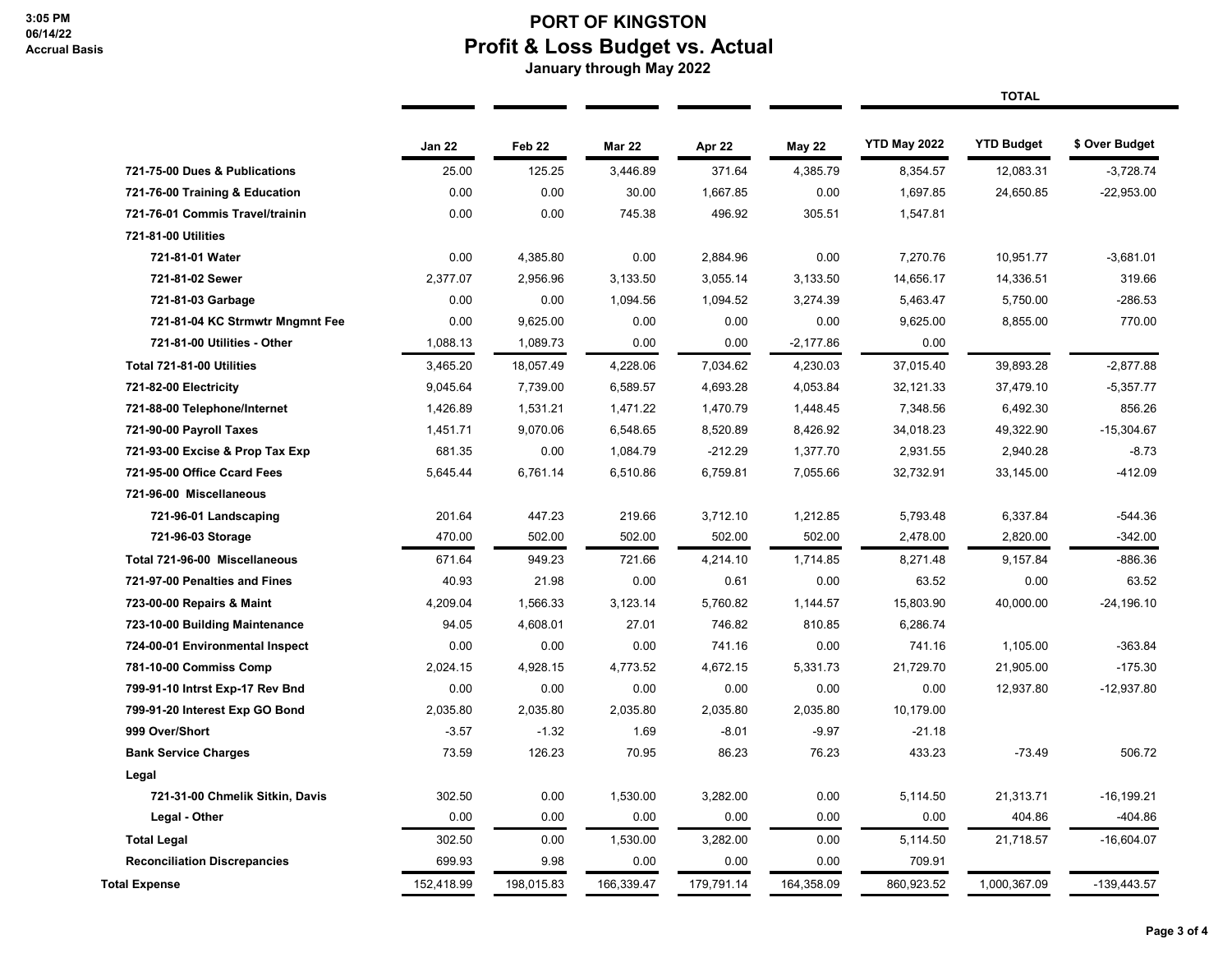**3:05 PM 06/14/22 Accrual Basis**

## **PORT OF KINGSTON Profit & Loss Budget vs. Actual**

 **January through May 2022**

|                               |               |                   |               |            |               |                     | <b>TOTAL</b>      |                |  |
|-------------------------------|---------------|-------------------|---------------|------------|---------------|---------------------|-------------------|----------------|--|
|                               | <b>Jan 22</b> | Feb <sub>22</sub> | <b>Mar 22</b> | Apr 22     | <b>May 22</b> | <b>YTD May 2022</b> | <b>YTD Budget</b> | \$ Over Budget |  |
| <b>Net Ordinary Income</b>    | 28,567.33     | $-6,081.94$       | 37,642.89     | 100,919.33 | 67,326.93     | 228,374.54          | 48,945.71         | 179,428.83     |  |
| <b>Other Income/Expense</b>   |               |                   |               |            |               |                     |                   |                |  |
| <b>Other Expense</b>          |               |                   |               |            |               |                     |                   |                |  |
| 727-00-00 Deprec-Build&Struct | 41,144.12     | 41,350.98         | 41,266.56     | 41,540.93  | $-19,922.16$  | 145,380.43          | 217.201.75        | $-71,821.32$   |  |
| 727-00-01 Deprec-Other Imp    | 0.00          | 0.00              | 0.00          | 0.00       | 54,095.49     | 54,095.49           |                   |                |  |
| 727-00-02 Deprec-Mach&Equip   | 0.00          | 0.00              | 0.00          | 0.00       | 7,439.87      | 7,439.87            |                   |                |  |
| <b>Total Other Expense</b>    | 41,144.12     | 41,350.98         | 41,266.56     | 41,540.93  | 41,613.20     | 206,915.79          | 217,201.75        | $-10,285.96$   |  |
| <b>Net Other Income</b>       | $-41,144.12$  | $-41,350.98$      | $-41,266.56$  | -41,540.93 | $-41,613.20$  | $-206,915.79$       | $-217,201.75$     | 10,285.96      |  |
| Net Income                    | $-12,576.79$  | -47,432.92        | $-3,623.67$   | 59,378.40  | 25,713.73     | 21,458.75           | $-168,256.04$     | 189,714.79     |  |
|                               |               |                   |               |            |               |                     |                   |                |  |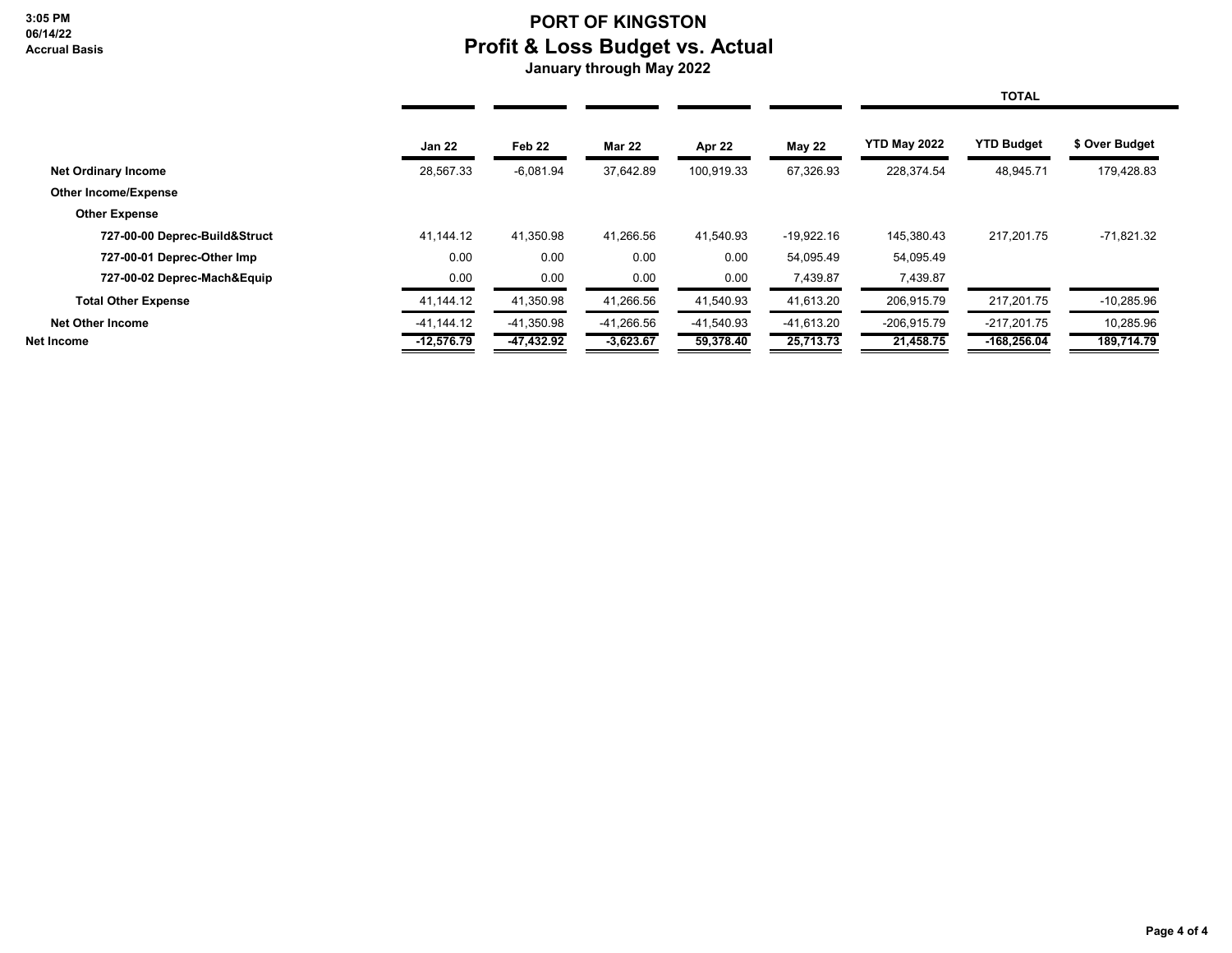### **3:03 PM PORT OF KINGSTON 06/14/22 Profit & Loss Accrual Basis January through May 2022**

|                                                              | Jan - May 22     |
|--------------------------------------------------------------|------------------|
| <b>Ordinary Income/Expense</b>                               |                  |
| <b>Income</b>                                                |                  |
| 621-10-20 Moorage Base Rate                                  | 431,144.24       |
| 621-10-30 Moorage Cover Premium                              | 41,112.20        |
| 621-12-00 Kayak                                              | 3,753.42         |
| 621-15-00 Moorage-Transient                                  | 55,691.08        |
| 621-16-00 Reservation Fees                                   | 5,812.00         |
| 621-22-22 Moorage - Seasonal                                 | 40,197.18        |
| 621-82-00 Electricity-Permanent                              | 24,402.90        |
| 621-82-05 Electricity-Transient                              | 1,445.47         |
| 621-82-10 Electricity Lessees                                | 8,933.56         |
| 621-89-00 Laundry Income                                     | 1,092.00         |
| 622-91-00 Deposits Forfeited                                 | $-2,605.78$      |
| 625-20-02 Hill House Lease                                   | 8,862.10         |
| 625-20-03 Yacht Club Land Lease                              | 6,563.15         |
| 625-20-04 Aviator Land Lease                                 | 2,011.45         |
| 625-20-06 Public Market                                      | 750.00           |
| 625-20-08 WSDOT Land Lease                                   | 90,506.20        |
| 625-20-09 Reader Board                                       | 1,950.00         |
| 625-20-10 Kitsap Transit                                     | 9,630.10         |
| 625-22-01 Liveaboard                                         | 15,600.14        |
| 626-40-00 Unleaded fuel sold                                 | 72,800.88        |
| 626-45-00 Diesel fuel sold                                   | 72,339.67        |
| 629-00-00 Misc Income w/o tax                                | 1,880.52         |
| 629-10-00 Misc Income w/tax                                  | 120.00           |
| 629-11-00 Retail Non Taxed                                   | 292.50           |
| 629-11-01 Retail Taxed                                       | 10.99            |
| 699-10-00 Interest Income                                    | 2,122.47         |
| 699-20-00 Property Tax Receipts                              | 122,246.22       |
| 699-22-00 Leasehold Excise Tax                               | 1,389.55         |
| 699-90-00 Service Chg Revenue                                | 13,827.74        |
| Parking                                                      |                  |
| 625-20-01 Parking                                            | 135,248.97       |
| 625-20-02 Parking Tickets                                    | 700.00           |
| 625-20-03 Commuter Park Tenant                               | 229.73           |
| 625-21-01 Leased Parking                                     | 28,554.41        |
| <b>Total Parking</b>                                         | 164,733.11       |
| <b>Total Income</b>                                          | 1,198,615.06     |
| <b>Cost of Goods Sold</b>                                    |                  |
| 626-10-10 Retail Expense                                     | 573.57           |
| 626-40-10 Fuel Puchased                                      |                  |
| Diesel fuel purchased                                        | 54,308.93        |
| Unleaded fuel purchased                                      | 53,283.90        |
| Total 626-40-10 Fuel Puchased                                | 107,592.83       |
| 626-40-30 Fuel Credit Card Fees<br><b>Cost of Goods Sold</b> | 1,146.11<br>4.49 |
| <b>Total COGS</b>                                            | 109,317.00       |
| <b>Gross Profit</b>                                          | 1,089,298.06     |
| <b>Expense</b>                                               |                  |
| 721-10-00 Salaries and Wages                                 |                  |
| 721-12-15 Covid-19 Leave                                     | 970.80           |
| 721-10-00 Salaries and Wages - Other                         | 357,600.12       |
|                                                              |                  |
| Total 721-10-00 Salaries and Wages                           | 358,570.92       |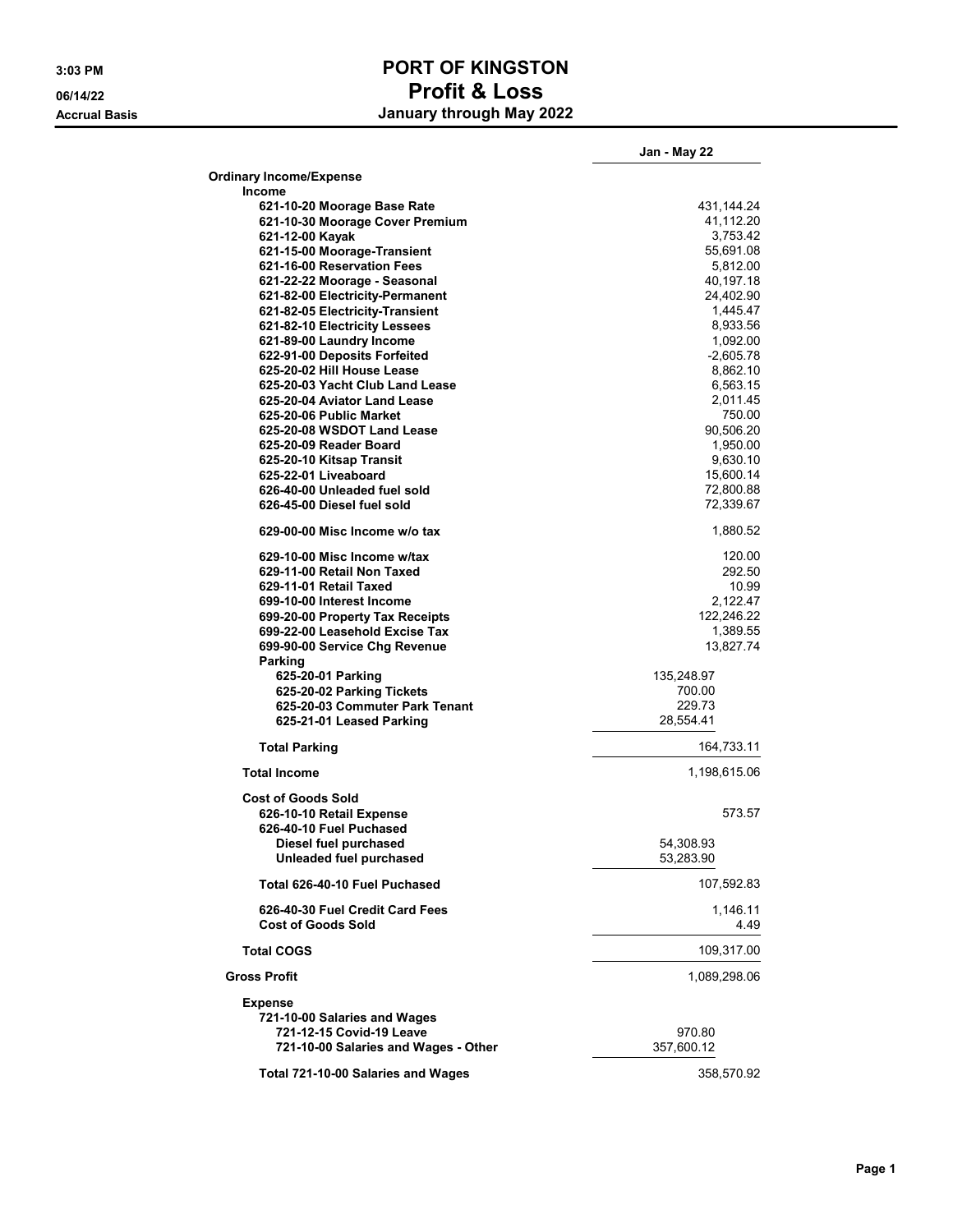### **3:03 PM PORT OF KINGSTON 06/14/22 Profit & Loss Accrual Basis January through May 2022**

|                                                            | Jan - May 22          |
|------------------------------------------------------------|-----------------------|
| 721-20-00 Employee Medical                                 | 126,480.26            |
| 721-22-00 Pension Expense                                  | 34,092.63             |
| 721-33-00 Accounting                                       | 990.00                |
| 721-35-00 Consulting Fees                                  | 19,405.00             |
| 721-40-00 Operating Supplies                               | 4,827.81              |
| 721-41-00 Office Supplies                                  | 6,899.81              |
| 721-41-01 Computer Expenses                                | 12,348.63             |
| 721-42-00 Parking Lot Expense                              | 507.29                |
| 721-50-00 Equipment Rental                                 | 9,529.70              |
| 721-72-00 Travel                                           | 2,250.86              |
| 721-73-00 Insurance                                        | 51,062.50             |
| 721-74-00 Advertising and Promo                            | 6,809.35              |
| 721-74-01 Events                                           | 68.59                 |
| 721-75-00 Dues & Publications                              | 8,354.57              |
| 721-76-00 Training & Education                             | 1,697.85              |
| 721-76-01 Commis Travel/trainin                            | 1,547.81              |
| 721-81-00 Utilities                                        |                       |
| 721-81-01 Water<br>721-81-02 Sewer                         | 7,270.76              |
|                                                            | 14,656.17<br>5,463.47 |
| 721-81-03 Garbage<br>721-81-04 KC Strmwtr Mngmnt Fee       | 9.625.00              |
| 721-81-00 Utilities - Other                                | 0.00                  |
|                                                            |                       |
| Total 721-81-00 Utilities                                  | 37,015.40             |
| 721-82-00 Electricity                                      | 32,121.33             |
| 721-88-00 Telephone/Internet                               | 7.348.56              |
| 721-90-00 Payroll Taxes                                    | 34,018.23             |
| 721-93-00 Excise & Prop Tax Exp                            | 2,931.55              |
| 721-95-00 Office Ccard Fees                                | 32,732.91             |
| 721-96-00 Miscellaneous                                    |                       |
| 721-96-01 Landscaping                                      | 5,793.48              |
| 721-96-03 Storage                                          | 2,478.00              |
| Total 721-96-00 Miscellaneous                              | 8,271.48              |
| 721-97-00 Penalties and Fines<br>723-00-00 Repairs & Maint | 63.52<br>15,803.90    |
|                                                            |                       |
| 723-10-00 Building Maintenance                             | 6,286.74              |
| 724-00-01 Environmental Inspect                            | 741.16                |
| 781-10-00 Commiss Comp                                     | 21,729.70             |
| 799-91-20 Interest Exp GO Bond                             | 10,179.00             |
| 999 Over/Short                                             | $-21.18$              |
| <b>Bank Service Charges</b>                                | 433.23                |
| Legal<br>721-31-00 Chmelik Sitkin, Davis                   | 5,114.50              |
| <b>Total Legal</b>                                         | 5,114.50              |
| <b>Reconciliation Discrepancies</b>                        | 709.91                |
| <b>Total Expense</b>                                       | 860,923.52            |
|                                                            |                       |
| <b>Net Ordinary Income</b>                                 | 228,374.54            |
| <b>Other Income/Expense</b><br><b>Other Expense</b>        |                       |
| 727-00-00 Deprec-Build&Struct                              | 145,380.43            |
| 727-00-01 Deprec-Other Imp                                 | 54,095.49             |
| 727-00-02 Deprec-Mach&Equip                                | 7,439.87              |
| <b>Total Other Expense</b>                                 | 206,915.79            |
| <b>Net Other Income</b>                                    | -206,915.79           |
| Net Income                                                 | 21,458.75             |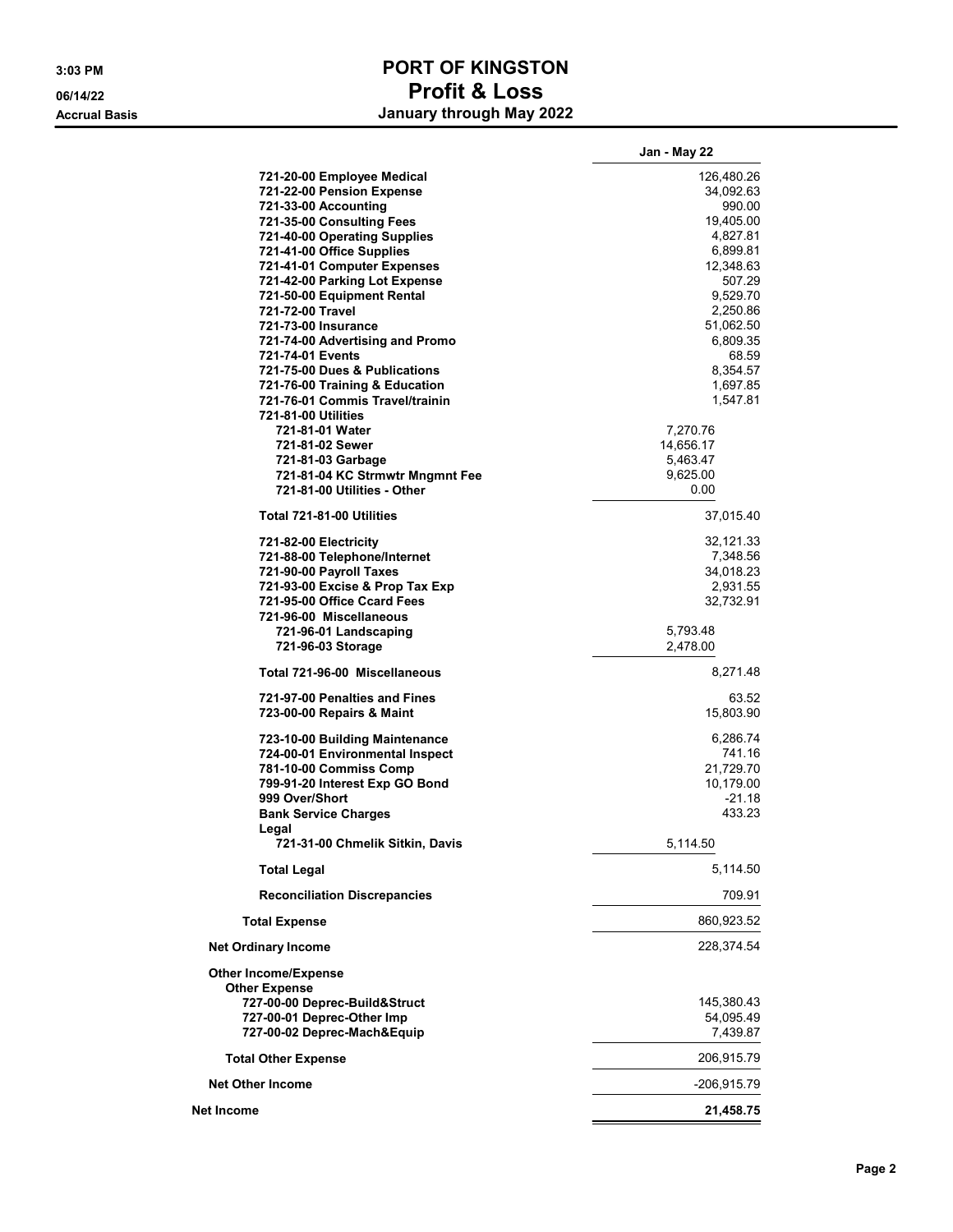**Accrual Basis** 

## **3:02 PM PORT OF KINGSTON 06/14/22 Profit & Loss**

|                                                         | <b>May 22</b>    |
|---------------------------------------------------------|------------------|
| <b>Ordinary Income/Expense</b>                          |                  |
| <b>Income</b>                                           |                  |
| 621-10-20 Moorage Base Rate                             | 87,448.12        |
| 621-10-30 Moorage Cover Premium                         | 8,229.00         |
| 621-12-00 Kayak                                         | 713.46           |
| 621-15-00 Moorage-Transient                             | 17,614.15        |
| 621-16-00 Reservation Fees                              | 1,210.00         |
| 621-22-22 Moorage - Seasonal                            | 5,195.49         |
| 621-82-00 Electricity-Permanent                         | 3,931.90         |
| 621-82-05 Electricity-Transient                         | 198.42           |
| 621-82-10 Electricity Lessees                           | 1,892.72         |
| 622-91-00 Deposits Forfeited                            | 10.00            |
| 625-20-02 Hill House Lease                              | 1,772.42         |
| 625-20-03 Yacht Club Land Lease                         | 1,312.63         |
| 625-20-04 Aviator Land Lease<br>625-20-06 Public Market | 402.29<br>750.00 |
| 625-20-08 WSDOT Land Lease                              | 18,101.24        |
| 625-20-09 Reader Board                                  | $-250.00$        |
| 625-20-10 Kitsap Transit                                | 1,926.02         |
| 625-22-01 Liveaboard                                    | 2,226.74         |
| 626-40-00 Unleaded fuel sold                            | 32,258.20        |
| 626-45-00 Diesel fuel sold                              | 29,257.24        |
| 629-00-00 Misc Income w/o tax                           | 184.28           |
| 629-10-00 Misc Income w/tax                             | 100.00           |
| 629-11-00 Retail Non Taxed                              | 52.50            |
| 699-10-00 Interest Income                               | 649.68           |
| 699-20-00 Property Tax Receipts                         | 18,390.82        |
| 699-22-00 Leasehold Excise Tax                          | 700.64           |
| 699-90-00 Service Chg Revenue                           | 2,994.00         |
| Parking                                                 |                  |
| 625-20-01 Parking                                       | 35,627.24        |
| 625-20-02 Parking Tickets                               | 275.00           |
| 625-21-01 Leased Parking                                | 5,691.06         |
| <b>Total Parking</b>                                    | 41,593.30        |
| <b>Total Income</b>                                     | 278,865.26       |
| <b>Cost of Goods Sold</b><br>626-10-10 Retail Expense   | 33.81            |
| 626-40-10 Fuel Puchased                                 |                  |
| Diesel fuel purchased                                   | 23,077.84        |
| Unleaded fuel purchased                                 | 23,766.80        |
| Total 626-40-10 Fuel Puchased                           | 46.844.64        |
| 626-40-30 Fuel Credit Card Fees                         | 301.79           |
| <b>Total COGS</b>                                       | 47,180.24        |
| <b>Gross Profit</b>                                     | 231,685.02       |
| Expense                                                 |                  |
| 721-10-00 Salaries and Wages                            |                  |
| 721-12-15 Covid-19 Leave                                | 0.00             |
| 721-10-00 Salaries and Wages - Other                    | 73,321.71        |
|                                                         |                  |
| Total 721-10-00 Salaries and Wages                      | 73,321.71        |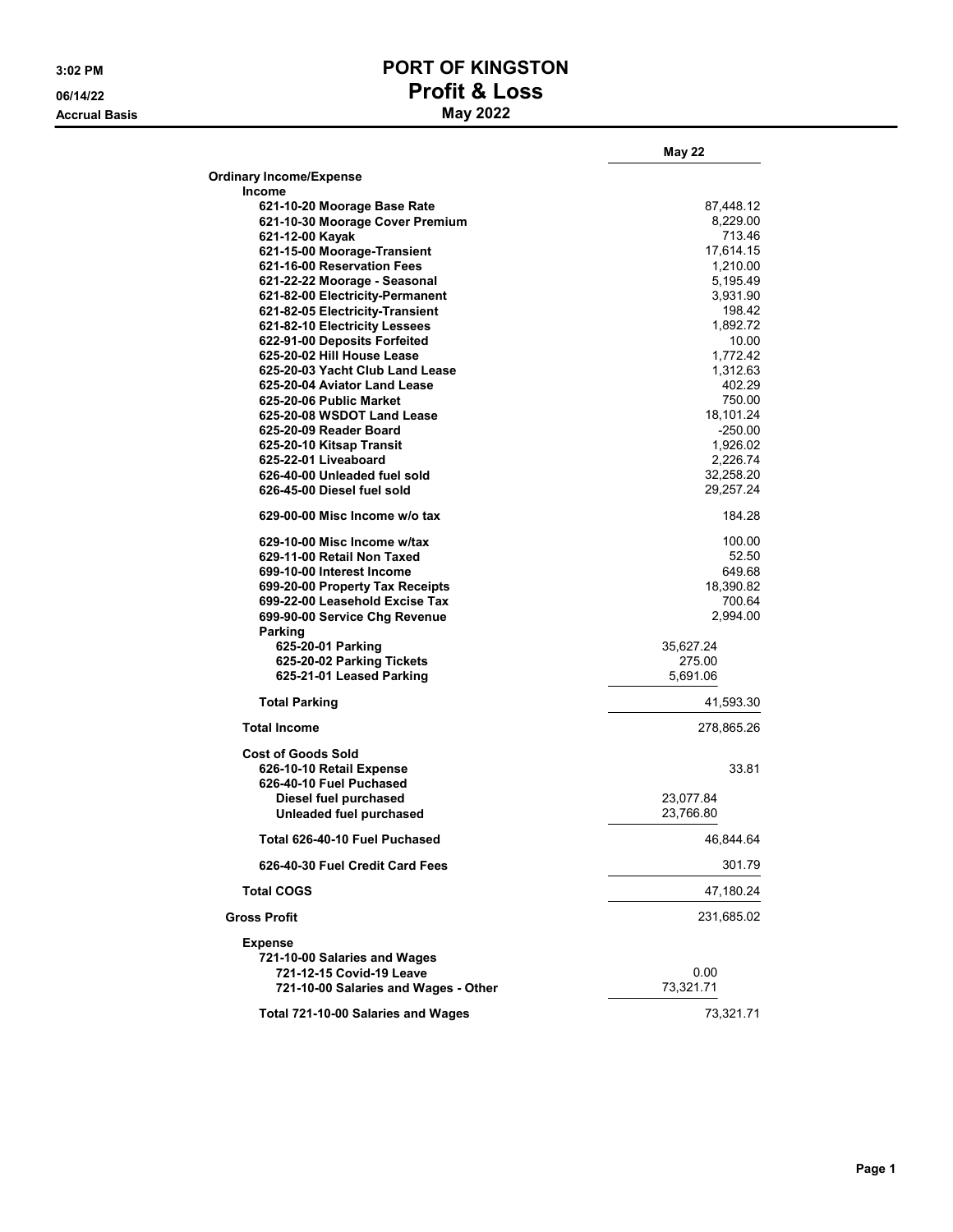**Accrual Basis** 

## **3:02 PM PORT OF KINGSTON 06/14/22 Profit & Loss**

|                                 | <b>May 22</b> |
|---------------------------------|---------------|
| 721-20-00 Employee Medical      | 22,798.49     |
| 721-22-00 Pension Expense       | 6,799.97      |
| 721-35-00 Consulting Fees       | 3,604.50      |
| 721-40-00 Operating Supplies    | 1,248.56      |
| 721-41-00 Office Supplies       | 498.33        |
| 721-42-00 Parking Lot Expense   | $-40.00$      |
| 721-50-00 Equipment Rental      | 1,532.24      |
| 721-72-00 Travel                | 433.83        |
| 721-73-00 Insurance             | 10,212.50     |
| 721-74-00 Advertising and Promo | 1,560.00      |
| 721-75-00 Dues & Publications   | 4,385.79      |
| 721-76-01 Commis Travel/trainin | 305.51        |
| 721-81-00 Utilities             |               |
| 721-81-02 Sewer                 | 3,133.50      |
| 721-81-03 Garbage               | 3,274.39      |
| 721-81-00 Utilities - Other     | $-2,177.86$   |
| Total 721-81-00 Utilities       | 4,230.03      |
| 721-82-00 Electricity           | 4,053.84      |
| 721-88-00 Telephone/Internet    | 1,448.45      |
| 721-90-00 Payroll Taxes         | 8,426.92      |
| 721-93-00 Excise & Prop Tax Exp | 1,377.70      |
| 721-95-00 Office Ccard Fees     | 7,055.66      |
| 721-96-00 Miscellaneous         |               |
| 721-96-01 Landscaping           | 1,212.85      |
| 721-96-03 Storage               | 502.00        |
| Total 721-96-00 Miscellaneous   | 1,714.85      |
| 723-00-00 Repairs & Maint       | 1,144.57      |
| 723-10-00 Building Maintenance  | 810.85        |
| 781-10-00 Commiss Comp          | 5,331.73      |
| 799-91-20 Interest Exp GO Bond  | 2,035.80      |
| 999 Over/Short                  | $-9.97$       |
| <b>Bank Service Charges</b>     | 76.23         |
| <b>Total Expense</b>            | 164,358.09    |
| <b>Net Ordinary Income</b>      | 67,326.93     |
| <b>Other Income/Expense</b>     |               |
| <b>Other Expense</b>            |               |
| 727-00-00 Deprec-Build&Struct   | -19,922.16    |
| 727-00-01 Deprec-Other Imp      | 54,095.49     |
| 727-00-02 Deprec-Mach&Equip     | 7,439.87      |
| <b>Total Other Expense</b>      | 41,613.20     |
| <b>Net Other Income</b>         | -41,613.20    |
| Net Income                      | 25,713.73     |
|                                 |               |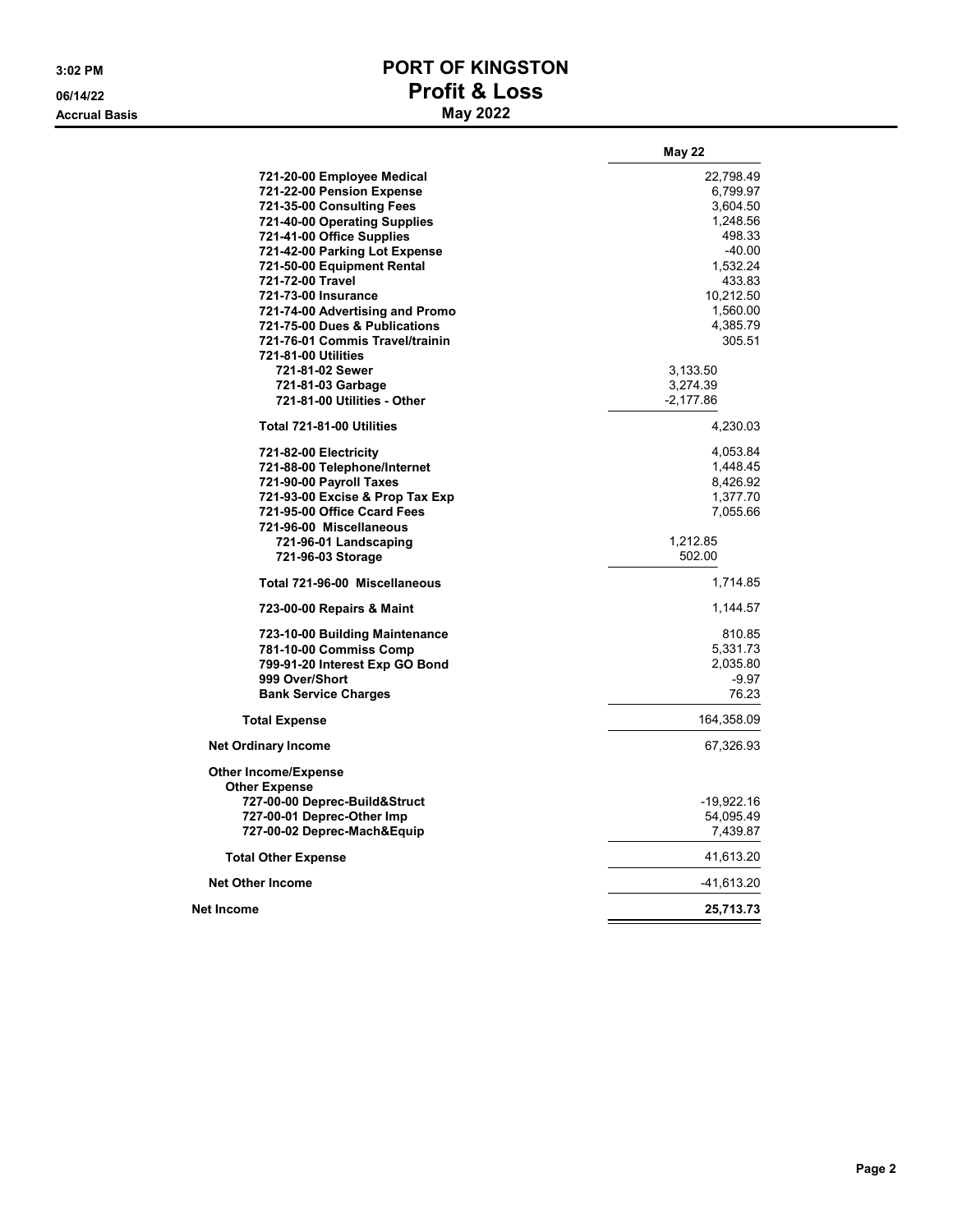

We, the undersigned Board of Commissioners of the Port of Kingston, Kitsap County Washington, do hereby certify the merchandise for services hereinafter specified have been received and the warrants listed below are approved for payment in the amount of **\$48,015.42** from the Port of Kingston, Marina Revenue Fund, the 4th day of May 2022.

Laura Gronnvoll, Commissioner

Steve Heacock, Commissioner

Mary McClure, Commissioner

We, the undersigned, do hereby certify under penalty or perjury that the materials have been furnished, the services rendered, or the labor performed as described herein and that the claims is a just, due and unpaid obligation against the Port of Kingston and that I am authorized to authenticate and certify to said claim.

| <b>Date</b> | <b>Warrant</b> | <b>Amount</b> | <b>Vendor</b>                  |
|-------------|----------------|---------------|--------------------------------|
| 5/4/2022    | 35869          | \$628.97      | <b>Amazon Capital Services</b> |
| 5/4/2022    | 35870          | \$260.00      | KITSAP COUNTY - DCD            |
| 5/4/2022    | 35871          | \$33.19       | PACIFIC OFFICE AUTOMATION      |
| 5/4/2022    | 35872          | \$45,403.93   | PETROCARD INC                  |
| 5/4/2022    | 35873          | \$92.82       | PREMIER RENTALS LLC            |
| 5/4/2022    | 35874          | \$368.00      | RANDY-KAN PORTABLE RESTROOMS   |
| 5/4/2022    | 35875          | \$1,094.52    | <b>WASTE MANAGEMENT</b>        |
| 5/4/2022    | 35876          | \$133.99      | <b>WESTBAY AUTO PARTS</b>      |
|             |                | \$48,015.42   |                                |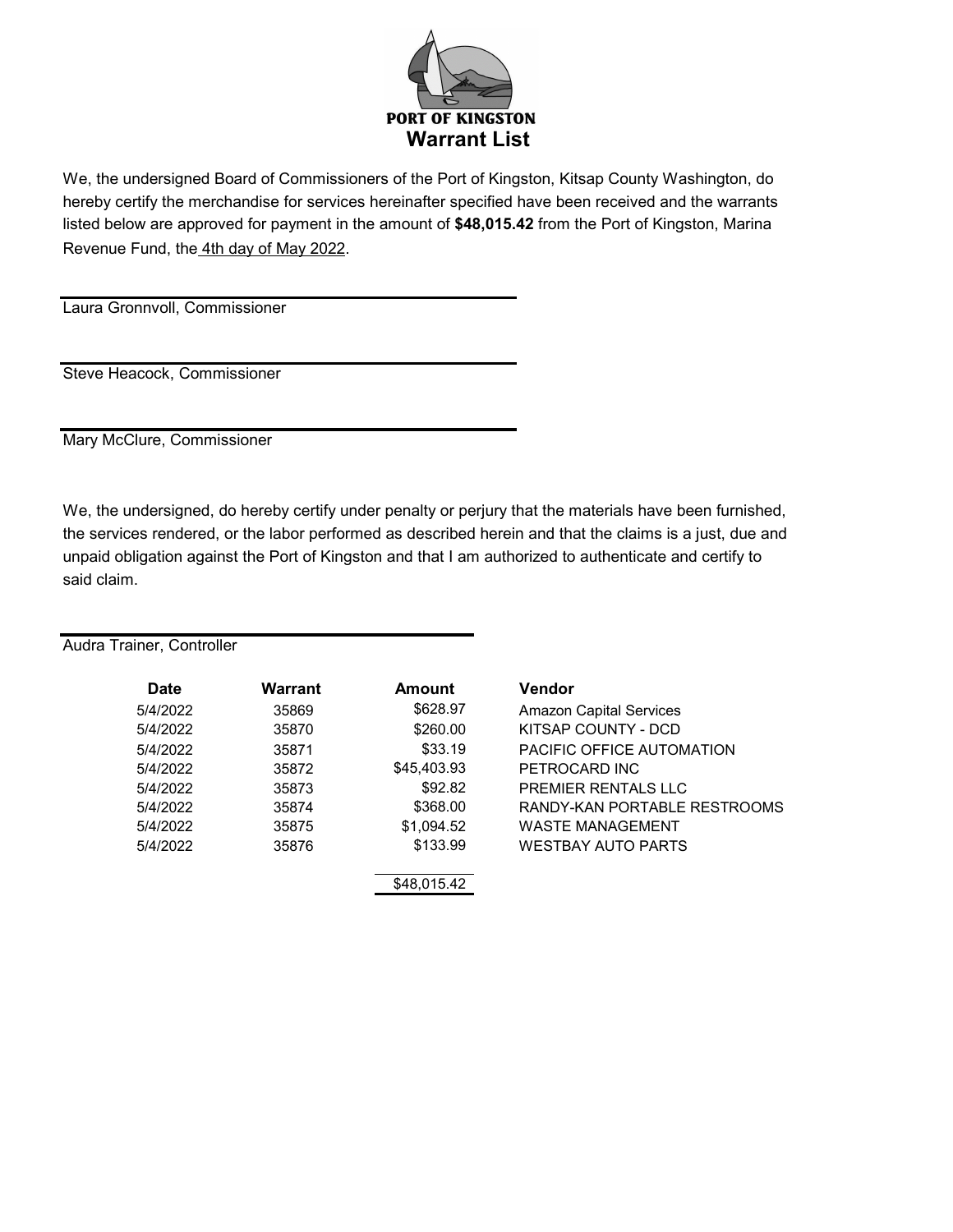

We, the undersigned Board of Commissioners of the Port of Kingston, Kitsap County Washington, do hereby certify the merchandise for services hereinafter specified have been received and the warrants listed below are approved for payment in the amount of **\$34,087.49** from the Port of Kingston, Marina Revenue Fund, the 12th day of May 2022.

Laura Gronnvoll, Commissioner

Steve Heacock, Commissioner

Mary McClure, Commissioner

We, the undersigned, do hereby certify under penalty or perjury that the materials have been furnished, the services rendered, or the labor performed as described herein and that the claims is a just, due and unpaid obligation against the Port of Kingston and that I am authorized to authenticate and certify to said claim.

| <b>Date</b> | Warrant | <b>Amount</b> | Vendor                                      |
|-------------|---------|---------------|---------------------------------------------|
| 5/12/2022   | 35877   | \$3,282.00    | <b>CHMELIK SITKIN &amp; DAVIS</b>           |
| 5/12/2022   | 35878   | \$307.66      | <b>COMCAST</b>                              |
| 5/12/2022   | 35879   | \$162.97      | <b>GRAINGER</b>                             |
| 5/12/2022   | 35880   | \$7,171.70    | <b>HENERY HARDWARE</b>                      |
| 5/12/2022   | 35881   | \$1,119.30    | King's Mobile Lock Inc                      |
| 5/12/2022   | 35882   | \$12,332.94   | KITSAP BANK VISA                            |
| 5/12/2022   | 35883   | \$296.00      | <b>MARY MCCLURE</b>                         |
| 5/12/2022   | 35884   | \$103.74      | OLYMPIC SPRINGS, INC.                       |
| 5/12/2022   | 35885   | \$63.31       | PACIFIC OFFICE AUTOMATION                   |
| 5/12/2022   | 35886   | \$321.00      | PAPE MATERIAL HANDLING                      |
| 5/12/2022   | 35887   | \$317.34      | <b>PENINSULA PAINT</b>                      |
| 5/12/2022   | 35888   | \$149.40      | <b>REDDY ICE</b>                            |
| 5/12/2022   | 35889   | \$502.00      | Reliable Storage                            |
| 5/12/2022   | 35890   | \$83.93       | <b>Torey Grandt</b>                         |
| 5/12/2022   | 35891   | \$468.04      | <b>ULINE</b>                                |
| 5/12/2022   | 35892   | \$627.92      | <b>VERIZON WIRELESS</b>                     |
| 5/12/2022   | 35893   | \$332.45      | <b>VERN'S ORGANIC TOPSOIL</b>               |
| 5/12/2022   | 35894   | \$2,897.50    | <b>WASHINGTON PROJECT CONSULTANTS, PLLC</b> |
| 5/12/2022   | 35895   | \$3,548.29    | <b>WILCO</b>                                |
|             |         | \$34,087.49   |                                             |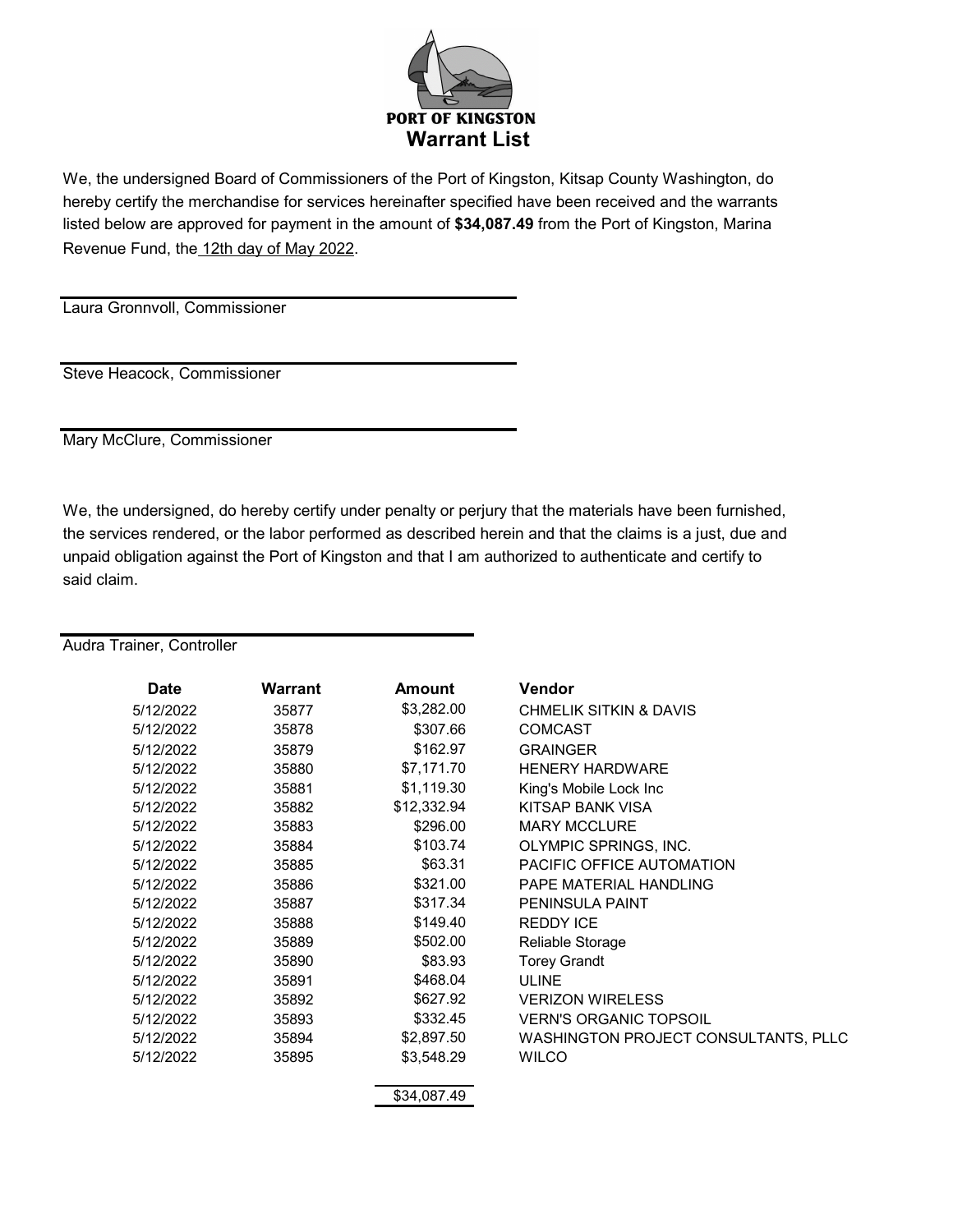

We, the undersigned Board of Commissioners of the Port of Kingston, Kitsap County Washington, do hereby certify the merchandise for services hereinafter specified have been received and the warrants listed below are approved for payment in the amount of **\$2,669.88** from the Port of Kingston, Marina Revenue Fund, the 18th day of May 2022.

Laura Gronnvoll, Commissioner

Steve Heacock, Commissioner

Mary McClure, Commissioner

We, the undersigned, do hereby certify under penalty or perjury that the materials have been furnished, the services rendered, or the labor performed as described herein and that the claims is a just, due and unpaid obligation against the Port of Kingston and that I am authorized to authenticate and certify to said claim.

| Date      | <b>Warrant</b> | <b>Amount</b> | <b>Vendor</b>          |
|-----------|----------------|---------------|------------------------|
| 5/18/2022 | 35896          | \$80.73       | <b>ASHLEY FERGUSON</b> |
| 5/18/2022 | 35897          | \$125.25      | <b>IDEMIA</b>          |
| 5/18/2022 | 35898          | \$1,728.15    | <b>LAURA GRONNVOLL</b> |
| 5/18/2022 | 35899          | \$735.75      | <b>SAM PRUIETT</b>     |
|           |                | \$2,669.88    |                        |
|           |                |               |                        |